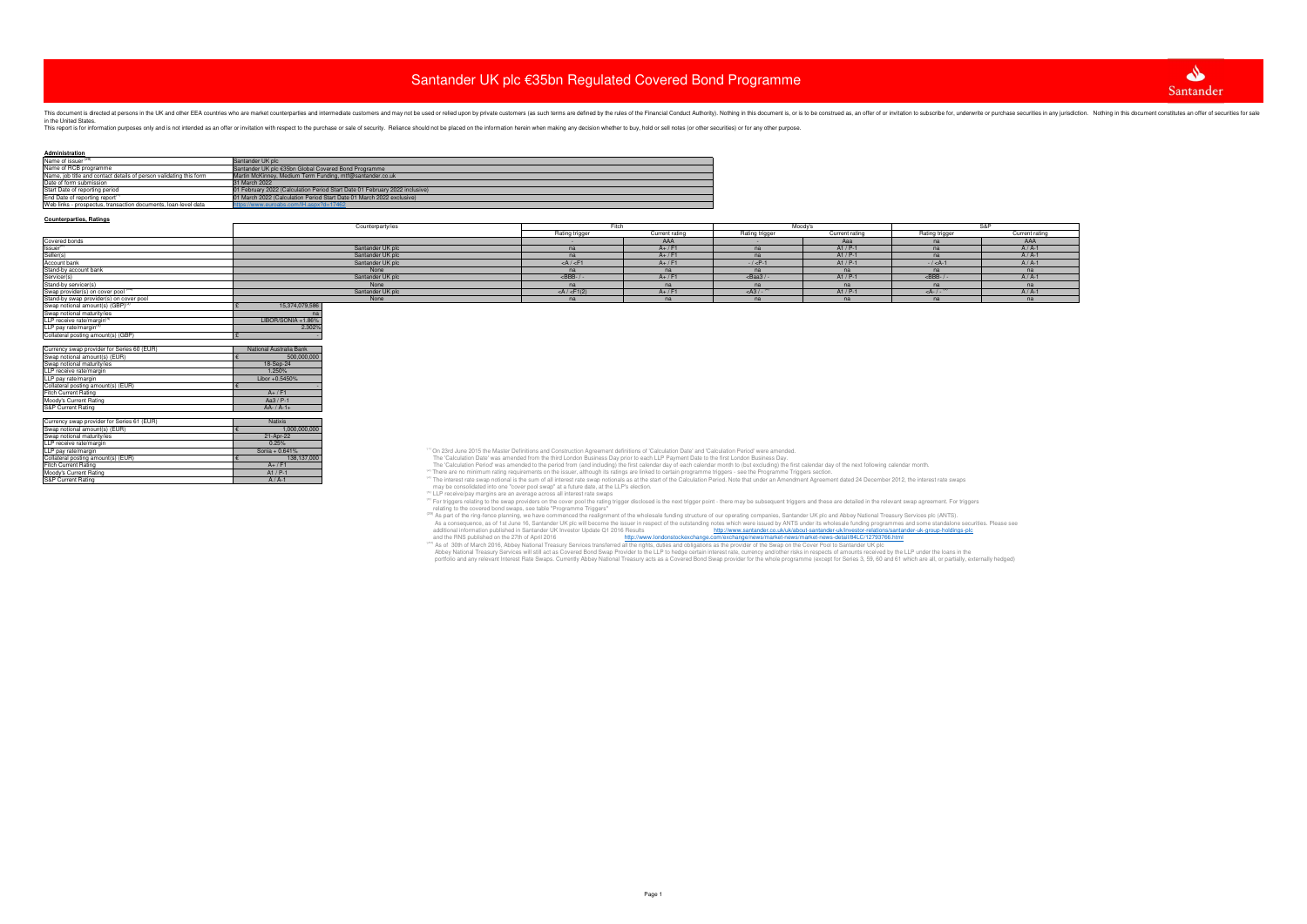| <b>Accounts, Ledgers</b>                                                      |                          |                          |                     |                                                                                                                                                                                             |
|-------------------------------------------------------------------------------|--------------------------|--------------------------|---------------------|---------------------------------------------------------------------------------------------------------------------------------------------------------------------------------------------|
|                                                                               | Value as at 01-03-22     | Value as at 01-02-22     | <b>Target Value</b> |                                                                                                                                                                                             |
|                                                                               | for the reporting period | for the reporting period |                     |                                                                                                                                                                                             |
| Revenue receipts (please disclose all parts of waterfall)                     |                          |                          |                     |                                                                                                                                                                                             |
| Revenue Receipts (on the Loans)                                               | 27,122,312               | 27.091.449               |                     |                                                                                                                                                                                             |
| Other net income (including interest on bank accounts)                        | 965,076                  | 459,711                  |                     |                                                                                                                                                                                             |
| Excess amount released from Reserve Fund                                      |                          | 5,651,893                |                     |                                                                                                                                                                                             |
| Premia received from outgoing Swap Provider                                   |                          |                          |                     |                                                                                                                                                                                             |
| Amounts receivable under interest rate swap                                   |                          | 2.307.053                |                     |                                                                                                                                                                                             |
| Available Revenue Receipts                                                    | 28,087,389 £             | 35,510,107               |                     |                                                                                                                                                                                             |
| Senior fees (including Cash Manager, Servicer & Asset Monitor) <sup>(6)</sup> | 1,461,760 £              | 1,457,373                |                     |                                                                                                                                                                                             |
| Amounts due under interest rate swap <sup>(6)</sup>                           | 76.255                   |                          |                     |                                                                                                                                                                                             |
| Amounts due under cover bond swaps <sup>(7</sup>                              | 10.014.506               | 10,089,758               |                     |                                                                                                                                                                                             |
| Amounts due under Intercompany Loan <sup>(7)</sup>                            | 3.239.118                | 2.863.789                |                     |                                                                                                                                                                                             |
| Amounts added to Reserve Fund <sup>(6)</sup>                                  | 8,929,863                |                          |                     |                                                                                                                                                                                             |
| Deferred Consideration <sup>(6)</sup>                                         | 4.365.887                | 21,099,188               |                     |                                                                                                                                                                                             |
| Members' profit <sup>(6)</sup>                                                |                          |                          |                     |                                                                                                                                                                                             |
| <b>Total distributed</b>                                                      | 28,087,389               | 35,510,107               |                     |                                                                                                                                                                                             |
| Principal receipts (please disclose all parts of waterfall)                   |                          |                          |                     |                                                                                                                                                                                             |
| Principal Receipts (on the Loans)                                             | 764,624,793              | 510,936,358              |                     |                                                                                                                                                                                             |
| Any other amount standing to credit Principal Ledger                          | 1,797,783,126            | 1,797,408,169            |                     |                                                                                                                                                                                             |
| Cash Capital Contribution from Members                                        | 308,490                  | 374,956                  |                     |                                                                                                                                                                                             |
| Termination payment received from a Swap Provider                             |                          |                          |                     |                                                                                                                                                                                             |
| Amounts released from Pre-Maturity Liquidity Ledger                           |                          |                          |                     |                                                                                                                                                                                             |
| Available Principal Receipts                                                  | 2.562.716.409            | 2.308.719.484            |                     |                                                                                                                                                                                             |
| Credit to Pre-Maturity Liquidity Ledger <sup>(6)</sup>                        |                          |                          |                     |                                                                                                                                                                                             |
| Purchase of New Loans <sup>(7)</sup>                                          | 764,624,793              | 510,936,358              |                     |                                                                                                                                                                                             |
| Deposit in GIC to satisfy ACT test <sup>(6)</sup>                             |                          |                          |                     |                                                                                                                                                                                             |
| Repayment of Term Advance <sup>(7)</sup>                                      |                          |                          |                     | <sup>(6)</sup> Waterfall Item will debit Revenue/Principal Ledger and credit Payment Ledger on the LLP Payment Date and paid to the relevant counterparty or ledger on the LLP Payment Date |
| Capital Distribution <sup>(6)</sup>                                           |                          |                          |                     | <sup>(7)</sup> Waterfall Item will debit Revenue/Principal Ledger and credit Payment Ledger on the LLP Payment Date and paid to the relevant counterparty on the relevant Covered Bond,     |
| <b>Total distributed</b>                                                      | 764,624,793 £            | 510,936,358              |                     | Covered Bond Swap or Loan Purchase Payment Date                                                                                                                                             |
| Reserve ledger <sup>(8a)</sup>                                                | 44,735,733 £             | 50,387,627               | 44,735,733          | (Ba) Balance reported as at the Calculation Date pre Revenue and Principal waterfalls. Currently, as per the defintion of the Reserve Fund Required Amount, Santander UK plc has directed   |
| Payments ledger <sup>(8</sup>                                                 | 231,346                  | 4.144.679                | 231,346             | the LLP to hold a higher amount by adding a Convexity Adjustment of 25bps to the calculation to reflect the possibility of a rate rise in the future                                        |
| Principal ledger <sup>(8</sup>                                                | 2.562.716.409            | 2.308.719.484            |                     | (8b) Balance reported as at the Calculation Date pre Revenue and Principal waterfalls.                                                                                                      |
| Revenue ledger <sup>(8b)</sup>                                                | 28.087.389 £             | 27.551.161               |                     |                                                                                                                                                                                             |
| Pre-maturity liquidity ledger                                                 | 105,397,300              | 105,397,300              |                     |                                                                                                                                                                                             |

## **Asset Coverage Test**

|                                                                                                                                                                                                                                                                                   | Value as at 01-03-22 | Description                                                                                                                                                                                                    | <b>Adiusted Loan Balance Calculation</b> |                                                                                                                                                                                        |
|-----------------------------------------------------------------------------------------------------------------------------------------------------------------------------------------------------------------------------------------------------------------------------------|----------------------|----------------------------------------------------------------------------------------------------------------------------------------------------------------------------------------------------------------|------------------------------------------|----------------------------------------------------------------------------------------------------------------------------------------------------------------------------------------|
|                                                                                                                                                                                                                                                                                   |                      | 14,285,282,168 Adjusted Current Balance                                                                                                                                                                        |                                          |                                                                                                                                                                                        |
|                                                                                                                                                                                                                                                                                   |                      | 1.797.783.126 Principal Receipts held within GIC account <sup>(9)</sup>                                                                                                                                        | $A =$ the lower of (a) & (b), where:     |                                                                                                                                                                                        |
|                                                                                                                                                                                                                                                                                   |                      | Cash Capital Contributions held on Capital Ledger                                                                                                                                                              | $(a) =$                                  | 15,946,116,791.06 the Aggregate Adjusted Outstanding Principal Balance, and                                                                                                            |
|                                                                                                                                                                                                                                                                                   |                      | Substitution assets                                                                                                                                                                                            | $(b) =$                                  | 14,285,282,167.97 the Aggregate Arrears Adjusted Outstanding Principal Balance multiplied by t                                                                                         |
|                                                                                                                                                                                                                                                                                   |                      | 105.397.300 Sales proceeds/Capital Contributions credited to Pre-Maturity Liquidity Ledger                                                                                                                     |                                          |                                                                                                                                                                                        |
|                                                                                                                                                                                                                                                                                   |                      | 798.430.925 Supplemental Liquidity Reserve <sup>(10</sup>                                                                                                                                                      |                                          |                                                                                                                                                                                        |
|                                                                                                                                                                                                                                                                                   |                      | Set-off Flexible Plus (offset) <sup>(11</sup>                                                                                                                                                                  | (a)                                      | Aggregate Adjusted Outstanding Principal Balance shall be equal to:                                                                                                                    |
|                                                                                                                                                                                                                                                                                   |                      | Set-off Depositor <sup>(12)</sup>                                                                                                                                                                              |                                          | (i) the Adjusted Outstanding Principal Balance, which is the lower of:                                                                                                                 |
|                                                                                                                                                                                                                                                                                   |                      | 219,821,537 For redraw capacity                                                                                                                                                                                |                                          | 16,001,816,697.45 (1) Outstanding Principal Balance of each Loan; and                                                                                                                  |
|                                                                                                                                                                                                                                                                                   |                      | 22,549 Reward loans                                                                                                                                                                                            |                                          | 15,946,116,791.06 (2) The Indexed Valuation of each Loan multiplied by M                                                                                                               |
|                                                                                                                                                                                                                                                                                   |                      | Potential negative carry                                                                                                                                                                                       |                                          | where $M =$                                                                                                                                                                            |
|                                                                                                                                                                                                                                                                                   | 15.170.187.582       |                                                                                                                                                                                                                |                                          | 0.75<br>for non-arrears loans                                                                                                                                                          |
| Method used for calculating component 'A' <sup>(13)</sup>                                                                                                                                                                                                                         | A(b)                 |                                                                                                                                                                                                                |                                          | 0.40<br>for 90 days-plus arrears loans with indexed LTV ≤ 75%                                                                                                                          |
| Asset percentage (%)                                                                                                                                                                                                                                                              | 89.28%               |                                                                                                                                                                                                                |                                          | 0.25<br>for 90 days-plus arrears loans with indexed LTV >75%                                                                                                                           |
| Maximum asset percentage from Fitch (%)                                                                                                                                                                                                                                           | 91.50%               |                                                                                                                                                                                                                |                                          | minus                                                                                                                                                                                  |
| Maximum asset percentage from Moody's (%)                                                                                                                                                                                                                                         | 89.28%               |                                                                                                                                                                                                                |                                          | (ii) the aggregate sum of the following deemed reductions to the Aggregate Adjusted Outstanding Principal Balance                                                                      |
| Maximum asset percentage from S&P (%)                                                                                                                                                                                                                                             | 91.00%               |                                                                                                                                                                                                                |                                          | - (1) Deemed reductions for breach of representation and warranty                                                                                                                      |
| Credit support as derived from ACT (GBP)                                                                                                                                                                                                                                          | 2,365,490,201        |                                                                                                                                                                                                                |                                          | - (2) Deemed reduction for other breach by Seller / Servicer                                                                                                                           |
| Credit support as derived from ACT (%)                                                                                                                                                                                                                                            | 18.47%               |                                                                                                                                                                                                                |                                          | 15,946,116,791.06 Aggregate Adjusted Outstanding Principal Balance                                                                                                                     |
|                                                                                                                                                                                                                                                                                   |                      |                                                                                                                                                                                                                |                                          |                                                                                                                                                                                        |
|                                                                                                                                                                                                                                                                                   |                      | <sup>(9)</sup> Principal in the Principal and Payments Ledger at previous LLP Calculation Date not used to aquire Loans or other Payments [(Principal Ledger=£1,797,783,126)+(Payments Ledger (Principal)=£0)] | (b)                                      | Aggregate Arrears Adjusted Outstanding Principal Balance shall be equal to:                                                                                                            |
|                                                                                                                                                                                                                                                                                   |                      | <sup>10)</sup> The Supplemental Liquidity Reserve is calculated the greater of 5% multiplied by the Adjusted Aggregate Loan Amount without taking into account factor "U" and 5% multiplied                    |                                          | (i) the Adjusted Outstanding Principal Balance, which is the lower of:                                                                                                                 |
| by the sterling equivalent of the outstanding covered bonds.                                                                                                                                                                                                                      |                      |                                                                                                                                                                                                                |                                          | 16,001,816,697.45 (1) Outstanding Principal Balance of each Loan; and                                                                                                                  |
|                                                                                                                                                                                                                                                                                   |                      | This discount is set to zero while ever the issuer is rated at least BBB+/A-2 by S&P, A2 by Moody's and A/F1 by Fitch and thereafter equals 100% of cleared credit balances                                    |                                          | 16,000,540,062.69 (2) The Indexed Valuation of each Loan multiplied by N                                                                                                               |
| with respect to Flexible Plus offset accounts                                                                                                                                                                                                                                     |                      |                                                                                                                                                                                                                |                                          | where $N =$                                                                                                                                                                            |
| This discount is set to zero for so long as the issuer is rated at least BBB+/A-2 by S&P, A2 by Moody's and A/F1 by Fitch and thereafter equals 0.85% of the                                                                                                                      |                      |                                                                                                                                                                                                                |                                          | 1.00<br>for non-arrears loans                                                                                                                                                          |
| aggregate outstanding principal balance of the loans in the cover pool                                                                                                                                                                                                            |                      |                                                                                                                                                                                                                |                                          | 0.40<br>for 90 days-plus arrears loans with indexed LTV ≤ 75%                                                                                                                          |
| $\beta$ ) A(a) is calculated as the lower of (i) the current balance of the loan, and (ii) the indexed valuation of the loan multiplied by 0.75 for non-defaulted loans,                                                                                                          |                      |                                                                                                                                                                                                                |                                          | 0.25<br>for 90 days-plus arrears loans with indexed LTV >75%                                                                                                                           |
| 0.4 for defaulted loans with iLTV<=75%, 0.25 for defaulted loans with iLTV>75%.                                                                                                                                                                                                   |                      |                                                                                                                                                                                                                |                                          | minus                                                                                                                                                                                  |
| A(b) is calculated as the Asset Percentage multiplied by the lower of (i) the current balance of the loan, and (ii) the indexed valuation of the loan<br>multiplied by 1 for non-defaulted loans, 0.4 for defaulted loans with iLTV<=75%, 0.25 for defaulted loans with iLTV>75%. |                      |                                                                                                                                                                                                                |                                          | (ii) the aggregate sum of the following deemed reductions to the Aggregate Adjusted Outstanding Principal Balance<br>- (1) Deemed reductions for breach of representation and warranty |
|                                                                                                                                                                                                                                                                                   |                      |                                                                                                                                                                                                                |                                          | - (2) Deemed reduction for other breach by Seller / Servicer                                                                                                                           |
|                                                                                                                                                                                                                                                                                   |                      |                                                                                                                                                                                                                |                                          | 14,285,282,167.97 Aggregate Arrears Adjusted Outstanding Principal Balance multiplied by the /                                                                                         |

|                                                            | Value as at 01-03-22<br>Description                                                        | <b>Adjusted Loan Balance Calculation</b>                                                                          |
|------------------------------------------------------------|--------------------------------------------------------------------------------------------|-------------------------------------------------------------------------------------------------------------------|
|                                                            | 14,285,282,168 Adjusted Current Balance                                                    |                                                                                                                   |
|                                                            | 1,797,783,126 Principal Receipts held within GIC account <sup>(9)</sup>                    | $A =$ the lower of (a) & (b), where:                                                                              |
|                                                            | Cash Capital Contributions held on Capital Ledger                                          | 15,946,116,791.06 the Aggregate Adjusted Outstanding Principal Balance, and                                       |
|                                                            | Substitution assets                                                                        | 14,285,282,167.97 the Aggregate Arrears Adjusted Outstanding Principal Balance multiplied by t<br>$(b) =$         |
|                                                            | 105,397,300 Sales proceeds/Capital Contributions credited to Pre-Maturity Liquidity Ledger |                                                                                                                   |
|                                                            | 798,430,925 Supplemental Liquidity Reserve <sup>(1</sup>                                   |                                                                                                                   |
|                                                            | Set-off Flexible Plus (offset) <sup>(1</sup>                                               | Aggregate Adjusted Outstanding Principal Balance shall be equal to:<br>(a)                                        |
|                                                            | Set-off Depositor <sup>(1)</sup>                                                           | (i) the Adjusted Outstanding Principal Balance, which is the lower of:                                            |
|                                                            | 219,821,537 For redraw capacity                                                            | 16,001,816,697.45 (1) Outstanding Principal Balance of each Loan; and                                             |
|                                                            | 22,549 Reward loans                                                                        | 15,946,116,791.06 (2) The Indexed Valuation of each Loan multiplied by M                                          |
|                                                            | Potential negative carry                                                                   | where $M =$                                                                                                       |
| Total                                                      | 15,170,187,582                                                                             | 0.75<br>for non-arrears loans                                                                                     |
| Method used for calculating component 'A <sup>"(13</sup> ) |                                                                                            | 0.40<br>for 90 days-plus arrears loans with indexed LTV ≤ 75%                                                     |
| Asset percentage (%)                                       | 89.28                                                                                      | 0.25<br>for 90 days-plus arrears loans with indexed LTV >75%                                                      |
| Maximum asset percentage from Fitch (%)                    | 91.50%                                                                                     | minus                                                                                                             |
| Maximum asset percentage from Moody's (%)                  | 89.28                                                                                      | (ii) the aggregate sum of the following deemed reductions to the Aggregate Adjusted Outstanding Principal Balance |
| Maximum asset percentage from S&P (%)                      | 91.00%                                                                                     | (1) Deemed reductions for breach of representation and warranty                                                   |
| Credit support as derived from ACT (GBP)                   | 2,365,490,201                                                                              | - (2) Deemed reduction for other breach by Seller / Servicer                                                      |
| Credit support as derived from ACT (%)                     | 18.47%                                                                                     |                                                                                                                   |

# Santander UK plc €35bn Regulated Covered Bond Programme



g Principal Balance, and<br>tstanding Principal Balance multiplied by the Asset Percentage.

ding Principal Balance multiplied by the Asset Percentage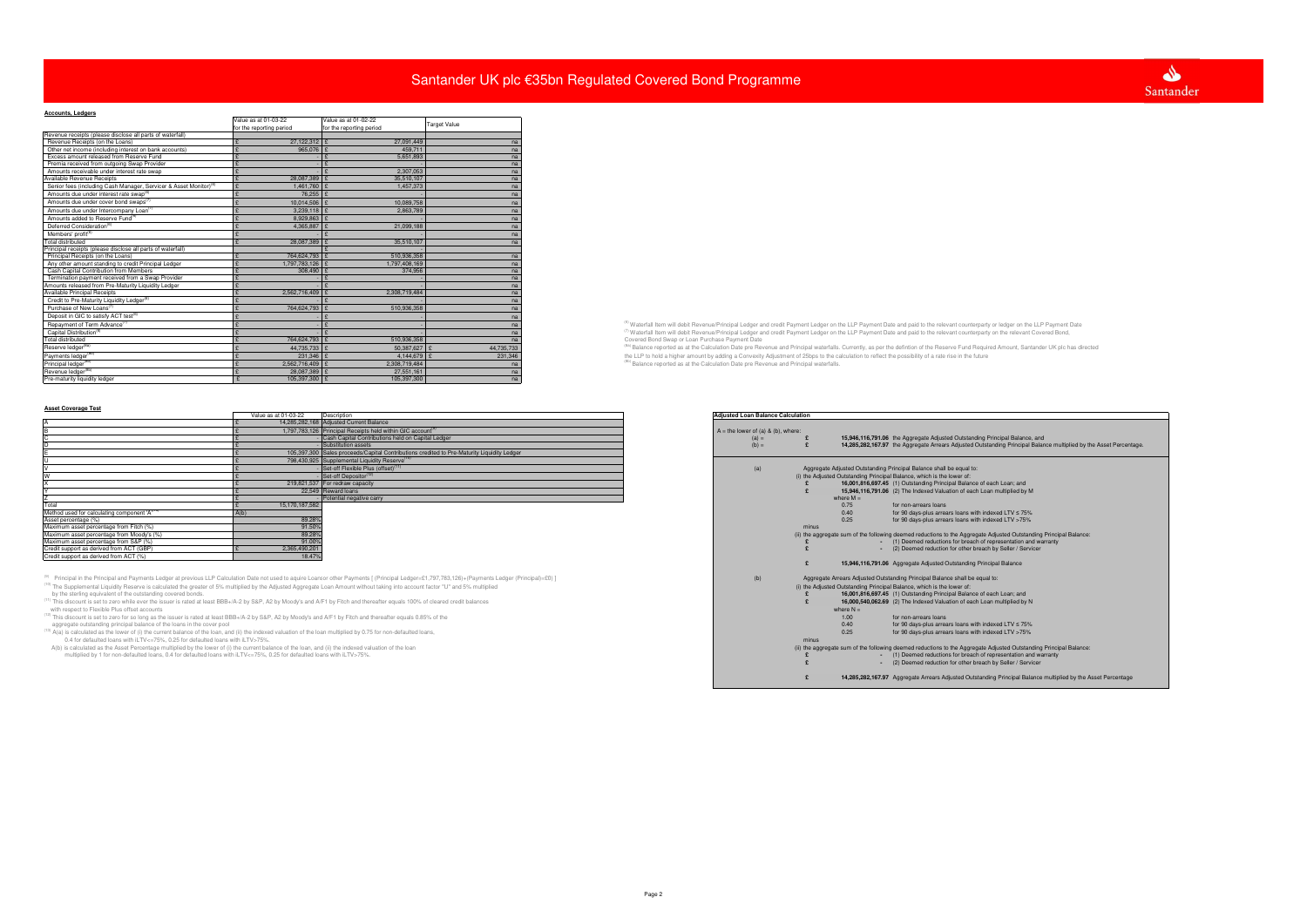# **Programme-Level Characteristics - as at 28-02-22**

- 
- 
- 
- 
- 
- 

| Programme currency                                                                     | Euro               | <sup>(14)</sup> Balance reported as at the Calculation Date pre Revenue and Principal waterfalls on the LLP Payment Date                                                                                                                |
|----------------------------------------------------------------------------------------|--------------------|-----------------------------------------------------------------------------------------------------------------------------------------------------------------------------------------------------------------------------------------|
| Programme size                                                                         | EUR 35,000,000,000 | <sup>(15)</sup> The nominal level of over collateralisation test includes the principal held in the Principal Ledger and Payments Ledger held within GIC account as at the Calculation Date                                             |
| Covered bonds principal amount outstanding (GBP, non-GBP series                        |                    |                                                                                                                                                                                                                                         |
| converted at swap FX rate)                                                             | 12,804,697,381     | $(16)$ Values reported as at month end                                                                                                                                                                                                  |
| Covered bonds principal amount outstanding (GBP, non-GBP series                        |                    |                                                                                                                                                                                                                                         |
| converted at current spot rate)                                                        | 12,756,074,032     | <sup>(17)</sup> As of the Feb 2014 the calculation for CPR quarterly average (%) and PPR quarterly average (%) has been amended to the average of the three most recent                                                                 |
| Cover pool balance (GBP)                                                               | 16,001,816,697     | monthly CPR / PPR. This change aligns reporting between all Santander UK secured funding structures                                                                                                                                     |
| GIC account balance (GBP) <sup>(14)</sup>                                              | 2,741,168,177      | <sup>(18)</sup> The Constant Default Rate is not applicable to revolving programmes                                                                                                                                                     |
| Any additional collateral (please specify)                                             |                    | <sup>(19)</sup> Following the implementation of it's new Covered Bond Rating Criteria, the "Discontinuity Cap" (or D-cap) is no longer a concept. At the time of this report, the replacement Payment Continuity Uplift on the programm |
| Any additional collateral (GBP)                                                        |                    | (20) Source: Moody's performance report dated Sep 2020                                                                                                                                                                                  |
| Aggregate balance of off-set mortgages (GBP)                                           | 2.674.698.366      | <sup>(21)</sup> Loans bought back by seller : The amount reported is as at the date the loan was bought back                                                                                                                            |
| Aggregate deposits attaching to the cover pool (GBP)                                   | 983,132,442        | (22) Data is presented on an account level basis                                                                                                                                                                                        |
| Aggregate deposits attaching specifically to the off-set mortgages (GBP) $\mathcal{E}$ | 381.261.722        | <sup>(23)</sup> Margins are reported based on the index rate, therefore fixed are reported at the fixed rate, trackers are reported over BBR (0.25%) and variable over SVR (4.49%)                                                      |
| Nominal level of overcollateralisation (GBP) <sup>(1</sup>                             | 5,759,835,726      | principal ledger                                                                                                                                                                                                                        |
| Nominal level of overcollateralisation (%) <sup>(15)</sup>                             | 44.98%             |                                                                                                                                                                                                                                         |
| Number of loans in cover pool                                                          | 151,622            |                                                                                                                                                                                                                                         |
| Average loan balance (GBP)                                                             | 105,538            |                                                                                                                                                                                                                                         |
| Weighted average non-indexed LTV (%) <sup>(16)</sup>                                   | 58.59%             |                                                                                                                                                                                                                                         |
| Weighted average indexed LTV (%) (16)                                                  | 47.34%             |                                                                                                                                                                                                                                         |
| Weighted average seasoning (months) <sup>(16)</sup>                                    | 73.29              |                                                                                                                                                                                                                                         |
| Weighted average remaining term (months) <sup>(1)</sup>                                | 220.44             |                                                                                                                                                                                                                                         |
| Weighted average interest rate (%) (16)                                                | 2.08%              |                                                                                                                                                                                                                                         |
| Standard Variable Rate(s) (%)                                                          | 4.49%              |                                                                                                                                                                                                                                         |
| Constant Pre-Payment Rate (%, current month) (17)                                      | 4.53%              |                                                                                                                                                                                                                                         |
| Constant Pre-Payment Rate (%, quarterly average) <sup>(17)</sup>                       | 3.54%              |                                                                                                                                                                                                                                         |
| Principal Payment Rate (%, current month) (17                                          | 4.85%              |                                                                                                                                                                                                                                         |
| Principal Payment Rate (%, quarterly average) <sup>(17</sup>                           | 3.88%              |                                                                                                                                                                                                                                         |
| Constant Default Rate (%, current month)                                               |                    |                                                                                                                                                                                                                                         |
| Constant Default Rate (%, quarterly average) <sup>(18</sup>                            |                    |                                                                                                                                                                                                                                         |
| Fitch Discontinuity Cap (%) <sup>(19)</sup>                                            |                    |                                                                                                                                                                                                                                         |
| Moody's Timely Payment Indicator <sup>(20)</sup>                                       | Probable           |                                                                                                                                                                                                                                         |
| Moody's Collateral Score (%) <sup>(20)</sup>                                           | 5.00%              |                                                                                                                                                                                                                                         |
|                                                                                        |                    |                                                                                                                                                                                                                                         |

### **Mortgage collections**

| Mortgage collections (scheduled - interest)    | 27.122.312  |
|------------------------------------------------|-------------|
| Mortgage collections (scheduled - principal)   | 53.472.376  |
| Mortgage collections (unscheduled - interest)  | na          |
| Mortgage collections (unscheduled - principal) | 711.152.417 |

## **Loan Redemptions & Replenishments Since Previous Reporting Date**

|                                                       | Number | % of total number | Amount (GBP) | % of total amount |
|-------------------------------------------------------|--------|-------------------|--------------|-------------------|
| Loan redemptions since previous reporting date        | 1,280  | $0.84\%$ {        | 225.572.282  | 1.41%             |
| Loans bought back by seller(s) $(21)$                 | 14,001 | $9.23%$ £         | 539,052,511  | 3.37%             |
| of which are non-performing loans                     | 88     | $0.06\%$ {        | 7,720,812    | 0.05%             |
| of which have breached R&Ws                           |        | $0.03%$ \$        | 5.284.846    | 0.03%             |
| of which have had a further advance or product switch | 2,377  | $1.57\%$ £        | 294.342.234  | 1.84%             |
| of which are other                                    | 11,495 | 7.58% £           | 231.704.619  | 1.45%             |
| Loans sold into the cover pool                        | 5,230  | $3.45\%$ £        | 999,452,112  | 6.25%             |

## **Stratification tables are all as of 28-02-22**

| <b>Product Rate Type and Reversionary Profiles</b> |         |                   |                | Weighted average  |              |                                  |                             |                     |                         |
|----------------------------------------------------|---------|-------------------|----------------|-------------------|--------------|----------------------------------|-----------------------------|---------------------|-------------------------|
|                                                    | Number  | % of total number | Amount (GBP)   | % of total amount | Current rate | Remaining teaser period (months) | Current margin <sup>(</sup> | Reversionary margin | Initial rate            |
| Fixed at origination, reverting to SVR             | 18,562  | 12.24%            | 2,229,734,143  | 13.93%            | 2.14%        | 10.5                             | 2.14%                       | 0.00%               | 2.14%                   |
| Fixed at origination, reverting to Libor           |         | 0.00%             |                | 0.00%             | 0.00%        |                                  | 0.00%                       | 0.00%               | 0.00%                   |
| Fixed at origination, reverting to tracker         | 55,981  | 36.92%            | 8,972,000,755  | 56.07%            | 1.97%        | 26.4                             | 1.97%                       | 3.25%               | 1.97%                   |
| Fixed for life                                     | 672     | 0.44%             | 28,841,449     | 0.18%             | 2.03%        |                                  | 2.03%                       | 0.00%               | 2.03%                   |
| Tracker at origination, reverting to SVR           |         | 0.00%             |                | 0.00%             | 0.00%        |                                  | 0.00%                       | 0.00%               | 0.00%                   |
| Tracker at origination, reverting to Libor         |         | 0.00%             |                | 0.00%             | 0.00%        |                                  | 0.00%                       | 0.00%               | $\frac{0.00\%}{1.35\%}$ |
| Tracker for life                                   | 48,967  | 32.30%            | 3,402,153,639  | 21.26%            | 1.35%        |                                  | 1.10%                       | 0.00%               |                         |
| SVR, including discount to SVR                     | 27,440  | 18.10%            | 1,369,086,711  | 8.56%             | 4.49%        |                                  | 0.00%                       | 0.00%               | 3.61%                   |
| Libor                                              |         | 0.00%             |                | 0.00%             | 0.00%        |                                  | 0.00%                       | 0.00%               | 0.00%                   |
| Total                                              | 151,622 | 100.00% £         | 16,001,816,697 | 100.00%           | 2.08%        |                                  | 1.64%                       |                     |                         |

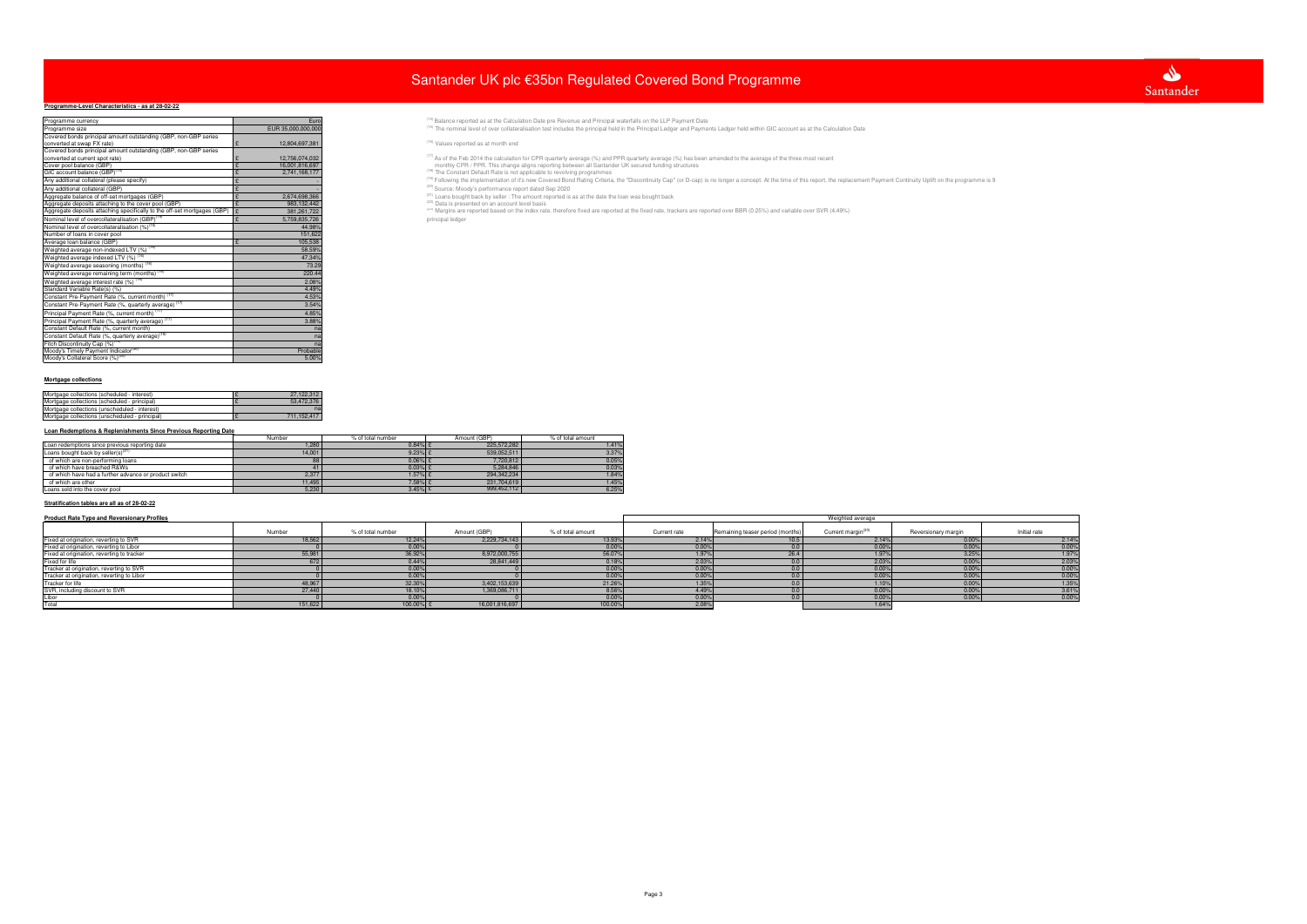| Arrears breakdown <sup>(24)</sup>   | Number            | % of total number | Amount (GBP)                   | % of total amount |
|-------------------------------------|-------------------|-------------------|--------------------------------|-------------------|
| Current                             | 150,226           | 99.08%            | 15,901,409,397                 | 99.37%            |
| 0-1 month in arrears                | 1,207             | 0.80%             | 84,343,214                     | 0.53%             |
| 1-2 months in arrears               | 180               | 0.12%             | 15,291,529                     | 0.10%             |
| 2-3 months in arrears               | 9                 | 0.01%             | 772,558                        | 0.00%             |
| 3-6 months in arrears               | $\overline{0}$    | 0.00%             | $\pmb{0}$                      | 0.00%             |
| 6-12 months in arrears              | $\mathbf 0$       | 0.00%             | $\overline{\mathbf{0}}$        | 0.00%             |
| 12+ months in arrears               | $\overline{0}$    | 0.00%             | $\overline{0}$                 | 0.00%             |
| Total                               | 151,622           | 100.00%           | 16,001,816,697                 | 100.00%           |
|                                     |                   |                   |                                |                   |
| <b>Current non-indexed LTV</b>      | Number            | % of total number | Amount (GBP)                   | % of total amount |
| 0-50%                               | 81,510            | 53.76%            | 5,292,627,973                  | 33.08%            |
| 50-55%<br>55-60%                    | 9,413             | 6.21%             | 1,230,236,467<br>£             | 7.69%             |
|                                     | 8,863             | 5.85%             | 1,231,388,751                  | 7.70%             |
| 60-65%                              | 8,812             | 5.81%             | 1,295,623,051                  | 8.10%             |
| 65-70%                              | 9,382             | 6.19%             | 1,534,148,208<br>£             | 9.59%             |
| 70-75%                              | 9,446             | 6.23%             | 1,539,932,024<br>£             | 9.62%             |
| 75-80%                              | 8,000             | 5.28%             | 1,306,821,610<br>£             | 8.17%             |
| 80-85%                              | 8,177             | 5.39%             | 1,418,170,175<br>£             | 8.86%             |
| 85-90%                              | 5,480             | 3.61%             | 818,925,827<br>£               | 5.12%             |
| 90-95%                              | 2,280             | 1.50%             | 308,159,162<br>£               | 1.93%             |
| 95-100%                             | 203               | 0.13%             | £<br>21,253,163                | 0.13%             |
| 100-105%                            | 26                | 0.02%             | 1,921,132<br>$\mathcal{F}$     | 0.01%             |
| 105-110%                            | 11                | 0.01%             | 732,404<br>$\mathcal{L}$       | 0.00%             |
| 110-125%                            | 15                | 0.01%             | 1,743,308                      | 0.01%             |
| $125% +$                            | $\overline{4}$    | 0.00%             | 133,442<br>£                   | 0.00%             |
| Unknown                             | $\mathbf{0}$      | 0.00%             | £                              | 0.00%             |
| Total                               | 151,622           | 100.00% £         | 16,001,816,697                 | 100.00%           |
|                                     |                   |                   |                                |                   |
| <b>Current indexed LTV</b>          | Number            | % of total number | Amount (GBP)                   | % of total amount |
| $0 - 50%$                           | 110,219           | 72.69%            | 8,725,261,358                  | 54.53%            |
| 50-55%                              | 9,740             | 6.42%             | 1,482,815,662<br>ç             | 9.27%             |
| 55-60%                              | 8,506             | 5.61%             | 1,425,910,630                  | 8.91%             |
| 60-65%                              | 6,800             | 4.48%             | 1,272,805,937                  | 7.95%             |
| 65-70%<br>70-75%<br>75-80%          | 6,653             | 4.39%             | 1,261,648,242                  | 7.88%             |
|                                     | 5,571             | 3.67%             | 1,073,564,022                  | 6.71%             |
|                                     | 2,709             | 1.79%             | 518,235,422                    | 3.24%             |
| 80-85%                              | 718               | 0.47%             | 135,088,500<br>£               | 0.84%             |
| 85-90%                              | 383               | 0.25%             | 70,345,390<br>£                | 0.44%             |
| 90-95%                              | 98                | 0.06%             | 12,126,917<br>£                | 0.08%             |
| 95-100%                             | 68                | 0.04%             | 6,127,670                      | 0.04%             |
| 100-105%                            | 69                | 0.05%             | 8,298,872<br>£                 | 0.05%             |
| 105-110%                            | 38                | 0.03%             | 3,969,780<br>£<br>$\mathbf{F}$ | 0.02%             |
| 110-125%<br>$125% +$                | 50<br>$\mathbf 0$ | 0.03%<br>0.00%    | 5,618,296<br>£                 | 0.04%             |
|                                     | $\overline{0}$    | 0.00%             |                                | 0.00%<br>0.00%    |
| Unknown<br>Total                    | 151,622           | 100.00% £         | 16,001,816,697                 | 100.00%           |
|                                     |                   |                   |                                |                   |
| Current outstanding balance of loan | Number            | % of total number | Amount (GBP)                   | % of total amount |
| $0 - 5,000$                         | 27,422            | 18.09%            | 17,194,144<br>£                | 0.11%             |
| 5,000-10,000                        | 5,199             | 3.43%             | 38,660,484<br>£                | 0.24%             |
| 10,000-25,000                       | 11,678            | 7.70%             | 200,742,490<br>£               | 1.25%             |
| 25,000-50,000                       | 16,576            | 10.93%            | 621,201,095<br>£               | 3.88%             |
| 50,000-75,000                       | 15,469            | 10.20%            | 965,229,187<br>£               | 6.03%             |
| 75,000-100,000                      | 14,449            | 9.53%             | 1,260,501,398<br>ç             | 7.88%             |
| 100,000-150,000                     | 22,114            | 14.58%            | 2,725,673,315<br>£             | 17.03%            |
| 150,000-200,000                     | 13,861            | 9.14%             | 2,392,908,949                  | 14.95%            |
| 200,000-250,000                     | 9,477             | 6.25%             | 2,114,196,193                  | 13.21%            |
| 250,000-300,000                     | 5,753             | 3.79%             | 1,568,696,759                  | 9.80%             |
| 300,000-350,000                     | 3,379             | 2.23%             | 1,089,894,400<br>£             | 6.81%             |
| 350,000-400,000                     | 2,001             | 1.32%             | 746,467,418<br>£               | 4.66%             |
| 400,000-450,000                     | 1,286             | 0.85%             | 544,356,661<br>£               | 3.40%             |
| 450,000-500,000                     | 979               | 0.65%             | 464,824,488                    | 2.90%             |
| 500,000-600,000                     | 1,035             | 0.68%             | 560,300,287                    | 3.50%             |
| 600,000-700,000                     | 455               | 0.30%             | 293,844,883<br>£               | 1.84%             |
| 700,000-800,000                     | 251               | 0.17%             | 187,324,558<br>$\mathcal{L}$   | 1.17%             |
| 800,000-900,000                     | 152               | 0.10%             | 128,422,510                    | 0.80%             |
| 900,000-1,000,000                   | 86                | 0.06%             | 81,377,477                     | 0.51%             |
| $1,000,000 +$                       | $\mathbf 0$       | 0.00%             |                                | 0.00%             |
| Total                               | 151,622           | 100.00%           | 16,001,816,697<br>£            | 100.00%           |
|                                     |                   |                   |                                |                   |

<sup>(24)</sup> The Arrears breakdown table excludes accounts in possession.

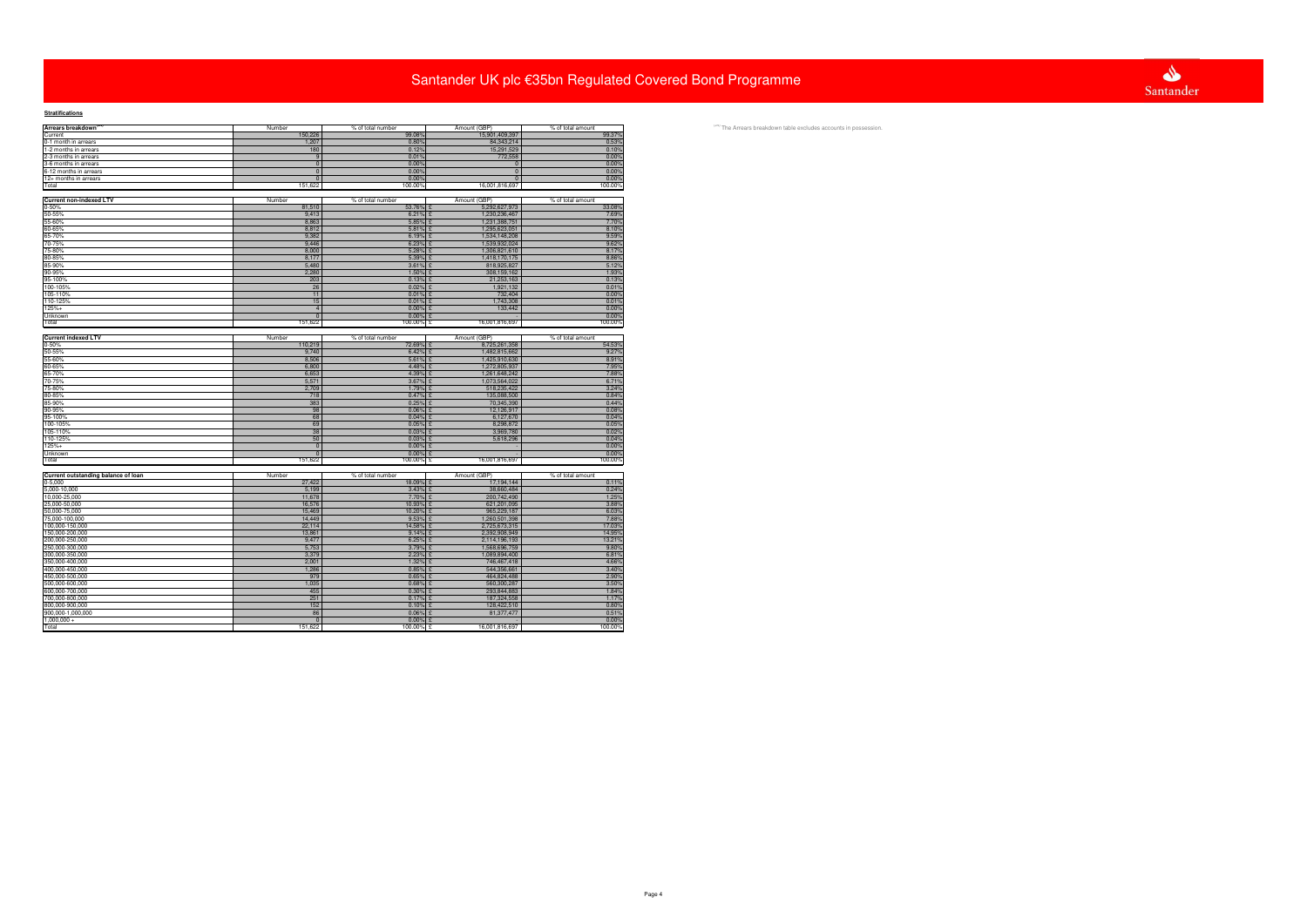| <b>Regional distribution</b> | Number         | % of total number | Amount (GBP)   | % of total amount |
|------------------------------|----------------|-------------------|----------------|-------------------|
| East Anglia                  | 15,950         | 10.52% £          | 1,994,979,634  | 12.47%            |
| East Midlands                | 8,482          | 5.59% £           | 747,739,702    | 4.67%             |
|                              | 18,508         | 12.21% £          | 3,184,162,789  | 19.90%            |
| London<br>North              | 4.434          |                   |                |                   |
|                              |                | $2.92\%$ \$       | 301,208,628    | 1.88%             |
| North West                   | 15,350         | 10.12% £          | 1,154,016,139  | 7.21%             |
| Northern Ireland             | 10,327         | $6.81\%$ £        | 568,256,018    | 3.55%             |
| South East                   | 25,449         | 16.78% £          | 3,563,343,307  | 22.27%            |
| South West                   | 12,436         | 8.20%             | 1,327,677,523  | 8.30%             |
| Scotland                     | 15,694         | 10.35% £          | 1,199,427,655  | 7.50%             |
| Wales                        | 6,816          | 4.50%             | 435,608,505    | 2.72%             |
| <b>West Midlands</b>         | 8,857          | $5.84\%$ £        | 810,218,043    | 5.06%             |
| Yorkshire and Humberside     | 9.319          | $6.15%$ £         | 715,178,755    | 4.47%             |
| <b>Grand Total</b>           | 151.622        | 100.0% £          | 16,001,816,697 | 100.0%            |
|                              |                |                   |                |                   |
|                              |                |                   |                |                   |
| <b>Repayment type</b>        | Number         | % of total number | Amount (GBP)   | % of total amount |
| Capital repayment            | 98,356         | 64.87% £          | 11,178,511,110 | 69.86%            |
| Part-and-part                | - 0            | $0.00\%$ £        |                | 0.00%             |
| Interest-only                | 15,679         | 10.34% £          | 2,148,607,221  | 13.43%            |
| Offset                       | 37,587         | 24.79%            | 2.674.698.366  | 16.71%            |
| Total                        | 151,622        | 100.0% £          | 16,001,816,697 | 100.0%            |
|                              |                |                   |                |                   |
| Seasoning <sup>(25)</sup>    |                |                   | Amount (GBP)   |                   |
|                              | Number         | % of total number |                | % of total amount |
| 0-12 months                  | 4,287          | $2.83%$ £         | 952,880,710    | 5.95%             |
| 12-24 months                 | 5.464          | $3.60\%$ £        | 1,054,937,040  | 6.59%             |
| 24-36 months                 | 20.977         | 13.84%            | 3,480,597,119  | 21.75%            |
| 36-48 months                 | 13,677         | $9.02\%$ £        | 2,233,737,471  | 13.96%            |
| 48-60 months                 | 16,863         | $11.12\%$         | 2,309,980,472  | 14.44%            |
| 60-72 months                 | 3,093          | $2.04\%$ \$       | 323,774,116    | 2.02%             |
| 72-84 months                 | 6,363          | 4.20% £           | 615,675,513    | 3.85%             |
| 84-96 months                 | 6.906          | 4.55% £           | 575,940,358    | 3.60%             |
|                              |                |                   |                |                   |
| 96-108 months                | 6,773          | 4.47% £           | 474,593,784    | 2.97%             |
| 108-120 months               | 4,549          | $3.00\%$ £        | 263,370,248    | 1.65%             |
| 120-150 months               | 11,607         | 7.66% £           | 743,391,490    | 4.65%             |
| 150-180 months               | 24,679         | 16.28% £          | 1,783,983,274  | 11.15%            |
| $180+$ months                | 26,384         | 17.40% £          | 1.188.955.102  | 7.43%             |
| Total                        | 151,622        | 100.00% £         | 16,001,816,697 | 100.00%           |
|                              |                |                   |                |                   |
|                              |                |                   |                |                   |
| Interest payment type        | Number         | % of total number | Amount (GBP)   | % of total amount |
| Fixed                        | 75,215         | 49.61% £          | 11,230,576,348 | 70.18%            |
| <b>SVR</b>                   | 27,434         | 18.09% £          | 1,368,979,940  | 8.56%             |
| Tracker                      | 48.967         | 32.30% £          | 3,402,153,639  | 21.26%            |
| Discount SVR or Unknown      |                | $0.00\%$          | 106,771        | 0.00%             |
| Total                        | 151,622        | 100.00% £         | 16,001,816,697 | 100.00%           |
|                              |                |                   |                |                   |
| Loan purpose type            | Number         | % of total number | Amount (GBP)   | % of total amount |
| Owner-occupied               | 151,622        | 100.00% £         | 16,001,816,697 |                   |
|                              |                |                   |                | 100.00%           |
| Buy-to-let                   | $\overline{0}$ | $0.00\%$ £        |                | 0.00%             |
| Second home                  | $\Omega$       | $0.00\%$ £        |                | 0.00%             |
| Total                        | 151,622        | 100.00% £         | 16,001,816,697 | 100.00%           |
|                              |                |                   |                |                   |
| Income verification type     | Number         | % of total number | Amount (GBP)   | % of total amount |
| Fully verified               | 128,732        | 84.90% £          | 14,399,499,568 | 89.99%            |
|                              |                |                   |                |                   |
| Fast-track                   | 22,890         | 15.10% £          | 1,602,317,129  | 10.01%            |
| Self-certified               |                | $0.00\%$ {        |                | 0.00%             |
| Total                        | 151.622        | 100.00%           | 16,001,816,697 | 100.00%           |
|                              |                |                   |                |                   |

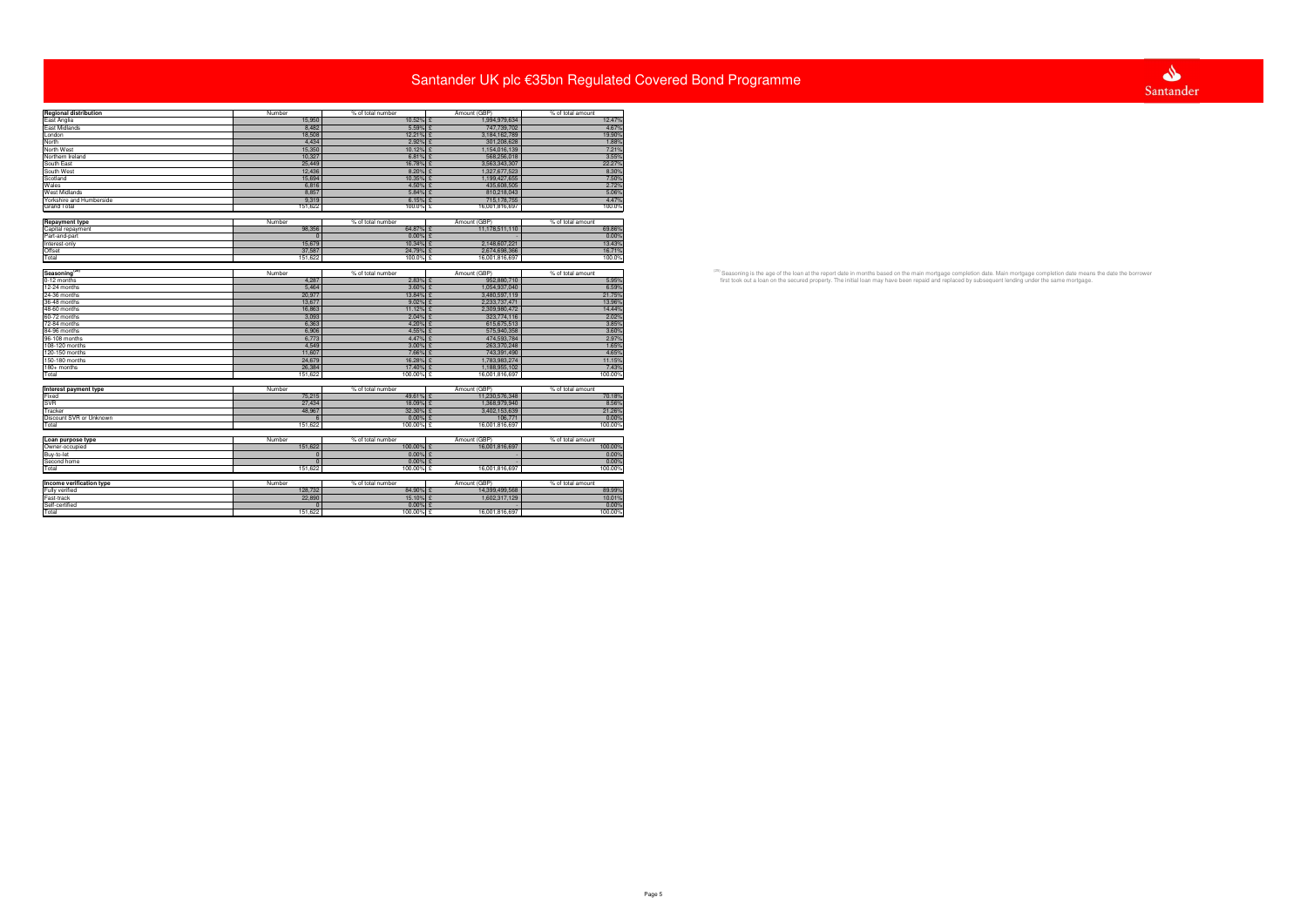| Remaining term of loan            | Number  | % of total number | Amount (GBP)   | % of total amount |
|-----------------------------------|---------|-------------------|----------------|-------------------|
| 0-30 months                       | 12,941  | $8.54\%$ £        | 427,234,765    | 2.67%             |
| 30-60 months                      | 15,012  | $9.90\%$ £        | 685,016,626    | 4.28%             |
| 60-120 months                     | 37,271  | 24.58% £          | 2,457,474,306  | 15.36%            |
| 120-180 months                    | 27,730  | 18.29% £          | 2,602,477,083  | 16.26%            |
| 180-240 months                    | 20,098  | 13.26% £          | 2,594,962,130  | 16.22%            |
| 240-300 months                    | 17,544  | 11.57% £          | 2,934,947,268  | 18.34%            |
| 300-360 months                    | 11,336  | 7.48% £           | 2,212,380,302  | 13.83%            |
| 360+ months                       | 9,690   | 6.39% £           | 2,087,324,218  | 13.04%            |
| Total                             | 151,622 | 100.00% £         | 16,001,816,697 | 100.00%           |
|                                   |         |                   |                |                   |
| Employment status <sup>(26)</sup> | Number  | % of total number | Amount (GBP)   | % of total amount |
| Employed                          | 116,469 | 76.82% £          | 12,345,790,457 | 77.15%            |
| Self-employed                     | 24,592  | 16.22% £          | 3,165,353,384  | 19.78%            |
| Unemployed                        | 528     | $0.35%$ £         | 25,403,925     | 0.16%             |
| Retired                           | 2,443   | 1.61% £           | 109,576,122    | 0.68%             |
| Guarantor                         |         | $0.00\%$ £        |                | 0.00%             |
| Other <sup>(27)</sup><br>Total    | 7,590   | $5.01\%$ £        | 355,692,809    | 2.22%             |
|                                   | 151,622 | 100.00% £         | 16,001,816,697 | 100.00%           |

# https://www.fca.org.uk/firms/mortgages-coronavirus-guidance-firms

## **Covered Bonds Outstanding, Associated Derivatives (please disclose for all bonds outstanding)**

|                                               | <b>JULIES JU</b>    | JEHES JI            | <b>JULIES JE</b>    | <b>JEIRS JI</b>               | <b>JULIES</b> 41     |
|-----------------------------------------------|---------------------|---------------------|---------------------|-------------------------------|----------------------|
|                                               | 05-Jan-12           | 04-Jan-12           | 15-Feb-12           | 16-Feb-12                     | 21-Mar-12            |
| $AA/-$                                        | Aaa / AAA / AAA / - | Aaa / AAA / AAA / - | Aaa / AAA / AAA / - | Aaa / AAA / AAA / -           | Aaa / AAA / AAA / -  |
| $AA/-$                                        | Aaa / AAA / AAA / - | Aaa / AAA / AAA / - | Aaa / AAA / AAA / - | Aaa / AAA / AAA / -           | Aaa / AAA / AAA / -  |
|                                               | <b>EUR</b>          | <b>EUR</b>          | <b>EUR</b>          | <b>GBP</b>                    | <b>EUR</b>           |
| $\overline{00}$                               | 30.000.000          | 30.000.000          | 88.000.000          | 750,000,000                   | 47.000.000           |
| 00                                            | 30.000.000          | 30.000.000          | 88,000,000          | 750,000,000                   | 47.000.000           |
|                                               | 1.182               | 1.195               | 1.203               | na                            | 1.197                |
|                                               | Hard                | Hard                | Hard                | Soft                          | Hard                 |
| 6                                             | 05-Jan-27           | 04-Jan-27           | 06-Feb-32           | 16-Feb-29                     | 12-Mar-27            |
|                                               | 05-Jan-27           | 04-Jan-27           | 06-Feb-32           | 16-Feb-30                     | 12-Mar-27            |
|                                               | na                  | na                  | na                  | XS0746621704                  | na                   |
|                                               | na                  | na                  | na                  | London                        | na                   |
|                                               | Annual              | Annual              | Annual              | Annual                        | Annual               |
| Dec                                           | Annually - 05 Jan   | Annually - 04 Jan   | Annually - 06 Feb   | Annually - 16 Feb             | Annually - 12 Mar    |
|                                               | 4.340%              | 4.340%              | 4.370%              | 5.250%                        | 4.000%               |
|                                               | na                  | na                  | na                  | SONIA +2.45% +Rate Adjustment | na                   |
| UK                                            | Santander UK        | Santander UK        | Santander UK        | Santander UK                  | Santander UK         |
|                                               | <b>GBP</b>          | GBP                 | <b>GBP</b>          | <b>GBP</b>                    | <b>GBP</b>           |
| $\overline{10}$                               | 25,380,000          | 25,095,000          | 73,172,000          | 750,000,000                   | 39,254,400           |
| 6                                             | 05-Jan-27           | 04-Jan-27           | 06-Feb-32           | 16-Feb-30                     | 12-Mar-27            |
|                                               | 4.340%              | 4.340%              | 4.370%              | 5.250%                        | 4.000%               |
| 80%                                           | SONIA + 1.9480%     | SONIA + 1.9805%     | SONIA + 2.1680%     | SONIA + 2.6247%               | SONIA + 1.9130%      |
|                                               |                     |                     |                     |                               | ×.                   |
|                                               |                     |                     |                     |                               |                      |
|                                               | Series 49           | Series 50           | Series 51           | Series 53                     | Series 54            |
| $\frac{5}{2}$                                 | 08-Jun-12           | 08-Jun-12           | 20-Jun-12           | 19-Jul-13                     | $21-Auq-13$          |
| $AA/-$                                        | Aaa / AAA / AAA / - | Aaa / AAA / AAA / - | Aaa / AAA / AAA / - | Aaa / AAA / AAA / -           | Aaa / AAA / AAA / -  |
| $AA/-$                                        | Aaa / AAA / AAA / - | Aaa / AAA / AAA / - | Aaa / AAA / AAA / - | Aaa / AAA / AAA / -           | Aaa / AAA / AAA / -  |
|                                               | <b>EUR</b>          | <b>EUR</b>          | EUR.                | <b>EUR</b>                    | <b>EUR</b>           |
| O                                             | 35,000,000          | 40.000.000          | 76,000,000          | 100.000.000                   | 50,000,000           |
| $\overline{0}$                                | 35,000,000          | 40.000.000          | 76,000,000          | 100,000,000                   | 50,000,000           |
|                                               | 1.247               | 1.247               |                     |                               |                      |
|                                               |                     |                     |                     |                               |                      |
| $\overline{7}$                                |                     |                     | 1.236               | 1.158                         | 1.160                |
|                                               | Hard                | Hard                | Hard                | Hard                          | Soft                 |
|                                               | 08-Jun-28           | 08-Jun-29           | 20-Jun-24           | 18-Jul-25                     | 21-Aug-25            |
|                                               | 08-Jun-28           | 08-Jun-29           | 20-Jun-24           | 18-Jul-25                     | 21-Aug-26            |
|                                               | na                  | na                  | na                  | na                            | XS0962577168         |
|                                               | na                  | na                  | na                  | London                        | London               |
|                                               | Annual              | Annual              | Annual              | Annual                        | Annual               |
|                                               | Annually - 8 Jun    | Annually - 8 Jun    | Annually - 20 Jun   | Annually - 18 July            | Annually - 21 August |
|                                               | 3.340%              | 3.363%              | 2.950%              | 2.333%                        | 2.500%               |
|                                               | na                  | na                  | na                  | na                            | na                   |
|                                               | Santander UK        | Santander UK        | Santander UK        | Santander UK                  | Santander UK         |
|                                               | <b>GBP</b>          | <b>GBP</b>          | <b>GBP</b>          | <b>GBP</b>                    | <b>GBP</b>           |
|                                               | 28,070,000          | 32,080,000          | 61,476,400          | 86,350,000                    | 43,085,000           |
|                                               | 08-Jun-28           | 08-Jun-29           | 20-Jun-24           | 18-Jul-25                     | 21-Aug-25            |
|                                               | 3.340%              | 3.363%              | 2.950%              | 2.333%                        | 2.500%               |
| 7<br>May<br>UK<br>O<br>$\overline{7}$<br>180% | SONIA + 1.7180%     | SONIA + 1.7180%     | SONIA + 1.6580%     | SONIA + 0.6080%               | SONIA + 0.6280%      |

|                                                                                                                                                                                                                                              |                       |                     |                     | Santander UK plc €35bn Regulated Covered Bond Programme |                     |                                                  |                                                                                                       |                     |                     | Santander                                                         |                     |
|----------------------------------------------------------------------------------------------------------------------------------------------------------------------------------------------------------------------------------------------|-----------------------|---------------------|---------------------|---------------------------------------------------------|---------------------|--------------------------------------------------|-------------------------------------------------------------------------------------------------------|---------------------|---------------------|-------------------------------------------------------------------|---------------------|
| Remaining term of loan                                                                                                                                                                                                                       | Number                | % of total number   | Amount (GBP)        | % of total amount                                       |                     |                                                  |                                                                                                       |                     |                     |                                                                   |                     |
| 0-30 months                                                                                                                                                                                                                                  | 12,941                | 8.54%               | 427,234,765         | 2.67%                                                   |                     |                                                  |                                                                                                       |                     |                     |                                                                   |                     |
| 30-60 months                                                                                                                                                                                                                                 | 15,012                | 9.90%               | 685,016,626         | 4.28%                                                   |                     |                                                  |                                                                                                       |                     |                     |                                                                   |                     |
|                                                                                                                                                                                                                                              | 37,271                | 24.58%              | 2,457,474,306       | 15.36%                                                  |                     |                                                  |                                                                                                       |                     |                     |                                                                   |                     |
| 60-120 months<br>120-180 months                                                                                                                                                                                                              | 27,730                | 18.29%              | 2.602.477.083       | 16.26%                                                  |                     |                                                  |                                                                                                       |                     |                     |                                                                   |                     |
|                                                                                                                                                                                                                                              | 20.098                | 13.26%              | 2.594.962.130       | 16.22%                                                  |                     |                                                  |                                                                                                       |                     |                     |                                                                   |                     |
|                                                                                                                                                                                                                                              | 17,544                | 11.57%              | 2,934,947,268       | 18.34%                                                  |                     |                                                  |                                                                                                       |                     |                     |                                                                   |                     |
|                                                                                                                                                                                                                                              | 11,336                | 7.48%               | 2,212,380,302       | 13.83%                                                  |                     |                                                  |                                                                                                       |                     |                     |                                                                   |                     |
|                                                                                                                                                                                                                                              | 9,690                 | 6.39%               | 2,087,324,218       | 13.04%                                                  |                     |                                                  |                                                                                                       |                     |                     |                                                                   |                     |
| 180-240 months<br>180-240 months<br>240-300 months<br>300-360 months<br>360+ months                                                                                                                                                          | 51,622                | 00.00%              | 16,001,816,697      | 100.00%                                                 |                     |                                                  |                                                                                                       |                     |                     |                                                                   |                     |
|                                                                                                                                                                                                                                              |                       |                     |                     |                                                         |                     |                                                  |                                                                                                       |                     |                     |                                                                   |                     |
|                                                                                                                                                                                                                                              | Number                | % of total number   | Amount (GBP)        | % of total amount                                       |                     | (26) Employment status is as at completion date. |                                                                                                       |                     |                     |                                                                   |                     |
|                                                                                                                                                                                                                                              | 116,469               | 76.82%              | 12,345,790,457      | 77.15%                                                  |                     |                                                  | <sup>(27)</sup> This category includes historical accounts where data was not retained on the system. |                     |                     |                                                                   |                     |
|                                                                                                                                                                                                                                              | 24,592                | 16.22%              | 3.165.353.384       | 19.78%                                                  |                     |                                                  |                                                                                                       |                     |                     |                                                                   |                     |
|                                                                                                                                                                                                                                              | 528                   | 0.35%               | 25,403,925          | 0.16%                                                   |                     |                                                  |                                                                                                       |                     |                     |                                                                   |                     |
|                                                                                                                                                                                                                                              | 2,443                 | 1.61%               | 109,576,122         | 0.68%                                                   |                     |                                                  |                                                                                                       |                     |                     | https://www.fca.org.uk/firms/mortgages-coronavirus-guidance-firms |                     |
|                                                                                                                                                                                                                                              |                       | 0.00%               |                     | 0.00%                                                   |                     |                                                  |                                                                                                       |                     |                     |                                                                   |                     |
|                                                                                                                                                                                                                                              | 7.590                 | 5.01%               | 355,692,809         | 2.22%                                                   |                     |                                                  |                                                                                                       |                     |                     |                                                                   |                     |
| Employment status <sup>tas</sup><br>Employed<br>Self-employed<br>Unemployed<br>Totarantor<br>Guarantor<br>Other <sup>iczy</sup><br>Total                                                                                                     | 151.622               | $100.00\%$ {        | 16.001.816.697      | 100.00%                                                 |                     |                                                  |                                                                                                       |                     |                     |                                                                   |                     |
| Covered Bonds Outstanding, Associated Derivatives (please disclose for all bonds outstanding)                                                                                                                                                |                       |                     |                     |                                                         |                     |                                                  |                                                                                                       |                     |                     |                                                                   |                     |
| Series<br>Issue date                                                                                                                                                                                                                         | Series 18             | Series 19           | Series 21           | Series <sub>23</sub>                                    | Series 28           | Series 29                                        | Series 30                                                                                             | Series 31           | Series 32           | Series 37                                                         | Series 41           |
|                                                                                                                                                                                                                                              | 18-Nov-10             | 18-Nov-10           | 14-Jan-11           | 28-Feb-11                                               | 05-Dec-11           | 09-Dec-11                                        | 05-Jan-12                                                                                             | 04-Jan-12           | 15-Feb-12           | 16-Feb-12                                                         | 21-Mar-12           |
| Original rating (Moody's/S&P/Fitch/DBRS)<br>Current rating (Moody's/S&P/Fitch/DBRS)<br>Denomination<br>Amount at issuance                                                                                                                    | Aaa / AAA / AAA /     | Aaa / AAA / AAA /   | Aaa / AAA / AAA /   | Aaa / AAA / AAA /                                       | Aaa / AAA / AAA /   | Aaa / AAA / AAA /                                | Aaa / AAA / AAA /                                                                                     | Aaa / AAA / AAA /   | Aaa / AAA / AAA /   | Aaa / AAA / AAA /                                                 | Aaa / AAA / AAA /   |
|                                                                                                                                                                                                                                              | Aaa / AAA / AAA /     | Aaa / AAA / AAA /   | Aaa / AAA / AAA /   | Aaa / AAA / AAA /                                       | Aaa / AAA / AAA /   | Aaa / AAA / AAA /                                | Aaa / AAA / AAA /                                                                                     | Aaa / AAA / AAA /   | Aaa / AAA / AAA /   | Aaa / AAA / AAA /                                                 | Aaa / AAA / AAA /   |
|                                                                                                                                                                                                                                              | <b>EUR</b>            | <b>FUR</b>          | EUR                 | <b>GBP</b>                                              | <b>EUR</b>          | <b>EUR</b>                                       | EUR                                                                                                   | <b>EUR</b>          | EUR                 | <b>GBP</b>                                                        | <b>EUR</b>          |
|                                                                                                                                                                                                                                              | 100,000,000           | 125,000,000         | 100,000,000         | 1,000,000,000                                           | 53,000,000          | 100,000,000                                      | 30,000,000                                                                                            | 30,000,000          | 88,000,000          | 750,000,000                                                       | 47,000,000          |
|                                                                                                                                                                                                                                              | 100,000,000           | 125,000,000         | 100,000,000         | 1,000,000,000                                           | 53,000,000          | 100,000,000                                      | 30,000,000                                                                                            | 30,000,000          | 88,000,000          | 750,000,000                                                       | 47,000,000          |
| -<br>Amount outstanding<br>FX swap rate (rate:£1)<br>Maturity type (hard/soft-bullet/pass-through)                                                                                                                                           | 1.160                 | 1.160               | 1.183               | na                                                      | 1.166               | 1.161                                            | 1.182                                                                                                 | 1.195               | 1.203               | na                                                                | 1.197               |
|                                                                                                                                                                                                                                              | Hard                  | Hard                | Hard                | Soft                                                    | Hard                | Hard                                             | Hard                                                                                                  | Hard                | Hard                | Soft                                                              | Hard                |
| Scheduled final maturity date                                                                                                                                                                                                                | 18-Nov-25             | 18-Nov-30           | 15-Jan-24           | 02-Mar-26                                               | 21-Dec-26           | 09-Dec-26                                        | 05-Jan-27                                                                                             | 04-Jan-27           | 06-Feb-32           | 16-Feb-29                                                         | 12-Mar-27           |
| Scriedional manufacturity<br>Legal final maturity date<br>ISIN<br>Stock exchange listing<br>Coupon payment frequency<br>Coupon payment date<br>Coupon (rate if fixed, margin and reference rate if floating)<br>Margin payable under extende | 18-Nov-25             | 18-Nov-30           | 15-Jan-24           | 02-Mar-27                                               | 21-Dec-26           | 09-Dec-26                                        | 05-Jan-27                                                                                             | 04-Jan-27           | 06-Feb-32           | 16-Feb-30                                                         | 12-Mar-27           |
|                                                                                                                                                                                                                                              | na                    | na                  | na                  | XS0596191360                                            | na                  | na                                               | na                                                                                                    | na                  | na                  | XS0746621704                                                      | na                  |
|                                                                                                                                                                                                                                              | na                    | na                  | na                  | London                                                  | na                  | na                                               | na                                                                                                    | na                  | na                  | London                                                            | na                  |
|                                                                                                                                                                                                                                              | Annual                | Annual              | Annual              | Annual                                                  | Annual              | Annual                                           | Annual                                                                                                | Annual              | Annual              | Annual                                                            | Annual              |
|                                                                                                                                                                                                                                              | Annually - 18 Nov     | Annually - 18 Nov   | Annually - 15 Jan   | Annually - 2 Mar                                        | Annually - 21 Dec   | Annually - 09 Dec                                | Annually - 05 Jan                                                                                     | Annually - 04 Jan   | Annually - 06 Feb   | Annually - 16 Feb                                                 | Annually - 12 Mar   |
|                                                                                                                                                                                                                                              | 4.125%                | 4.250%              | 4.625%              | 5.750%                                                  | 4.530%              | 4.600%                                           | 4.340%                                                                                                | 4.340%              | 4.370%              | 5.250%                                                            | 4.000%              |
|                                                                                                                                                                                                                                              | na                    | na                  | na                  | SONIA +1.58% +Rate Adjustment                           | na                  | na                                               | na                                                                                                    | na                  | na                  | SONIA +2.45% +Rate Adjust                                         | na                  |
| Swap counterparty/les<br>Swap counterparty/les<br>Swap notional denomination                                                                                                                                                                 | Santander UK          | Santander UK        | Santander UK        | Santander UK                                            | Santander UK        | Santander UK                                     | Santander UK                                                                                          | Santander UK        | Santander UK        | Santander UK                                                      | Santander UK        |
|                                                                                                                                                                                                                                              | <b>GBP</b>            | GBP                 | <b>GBP</b>          | GBP                                                     | GBP                 | GBP                                              | GBP                                                                                                   | GBP                 | GBP                 | <b>GBP</b>                                                        | <b>GBP</b>          |
| Swap notional amount<br>Swap notional maturity<br>LLP receive rate/margin                                                                                                                                                                    | 86,220,000            | 107,775,000         | 84,500,000          | 1,000,000,000                                           | 45.436.900          | 86,100,000                                       | 25,380,000                                                                                            | 25,095,000          | 73,172,000          | 750,000,000                                                       | 39,254,400          |
|                                                                                                                                                                                                                                              | 18-Nov-25<br>4.125%   | 18-Nov-30<br>4.250% | 15-Jan-24<br>4.625% | 02-Mar-27                                               | 21-Dec-26<br>4.530% | 09-Dec-26<br>4.600%                              | 05-Jan-27<br>4.340%                                                                                   | 04-Jan-27<br>4.340% | 06-Feb-32<br>4.370% | 16-Feb-30                                                         | 12-Mar-27<br>4.000% |
|                                                                                                                                                                                                                                              |                       |                     |                     | 5.750%                                                  |                     |                                                  |                                                                                                       |                     |                     | 5.250%                                                            |                     |
| LLP pay rate/margin<br>Collateral posting amount(s) (EUR)                                                                                                                                                                                    | SONIA + 1.6780%       | SONIA + 1.7280%     | SONIA + 1.8555%     | SONIA + 1.88559                                         | SONIA + 2.0680%     | SONIA + 1.9680%                                  | SONIA + 1.9480%                                                                                       | SONIA + 1.9805%     | SONIA + 2.1680%     | SONIA + 2.6247%                                                   | SONIA + 1.9130%     |
|                                                                                                                                                                                                                                              |                       |                     |                     |                                                         |                     |                                                  |                                                                                                       |                     |                     |                                                                   |                     |
|                                                                                                                                                                                                                                              | Series 42             | Series 44           | Series 45           | Series 46                                               | Series 47           | Series 48                                        | Series 49                                                                                             | Series 50           | Series 51           | Series 53                                                         | Series 54           |
|                                                                                                                                                                                                                                              | 23-Mar-12             | 12-Apr-12           | 13-Apr-12           | 16-Apr-12                                               | 18-Apr-12           | 15-May-12                                        | 08-Jun-12                                                                                             | 08-Jun-12           | 20-Jun-12           | $19 -$ Jul-13                                                     | $21-Aug-13$         |
|                                                                                                                                                                                                                                              | Aaa / AAA / AAA /     | Aaa / AAA / AAA /   | Aaa / AAA / AAA /   | Aaa / AAA / AAA /                                       | Aaa / AAA / AAA /   | Aaa / AAA / AAA /                                | Aaa / AAA / AAA /                                                                                     | Aaa / AAA / AAA /   | Aaa / AAA / AAA /   | Aaa / AAA / AAA /                                                 | Aaa / AAA / AAA /   |
|                                                                                                                                                                                                                                              | Aaa / AAA / AAA /     | Aaa / AAA / AAA /   | Aaa / AAA / AAA /   | Aaa / AAA / AAA /                                       | Aaa / AAA / AAA /   | Aaa / AAA / AAA /                                | Aaa / AAA / AAA /                                                                                     | Aaa / AAA / AAA /   | Aaa / AAA / AAA /   | Aaa / AAA / AAA /                                                 | Aaa / AAA / AAA /   |
| Series<br>Issue date<br>Original rating (Moodys/S&P/Fitch/DBRS)<br>Current rating (Moodys/S&P/Fitch/DBRS)<br>Denomination<br>Amount at issuance<br>Amount at issuance<br>Amount at issuance                                                  | <b>GBP</b>            | <b>EUR</b>          | <b>EUR</b>          | <b>EUR</b>                                              | <b>EUR</b>          | <b>EUR</b>                                       | <b>EUR</b>                                                                                            | <b>EUR</b>          | <b>EUR</b>          | <b>EUR</b>                                                        | <b>EUR</b>          |
|                                                                                                                                                                                                                                              | 75,000,000            | 127,000,000         | 75,000,000          | 108.000.000                                             | 50.000.000          | 45,000,000                                       | 35,000,000                                                                                            | 40.000.000          | 76,000,000          | 100.000.000                                                       | 50.000.000          |
|                                                                                                                                                                                                                                              | 75,000,000            | 127,000,000         | 75,000,000          | 108,000,000                                             | 50.000.000          | 45,000,000                                       | 35.000.000                                                                                            | 40.000.000          | 76,000,000          | 100,000,000                                                       | 50.000.000          |
| FX swap rate (rate:£1)                                                                                                                                                                                                                       | na                    | 1.205               | 1.201               | 1.201                                                   | 1,200               | 1.245                                            | 1.247                                                                                                 | 1.247               | 1.236               | 1.158                                                             | 1.160               |
| Maturity type (hard/soft-bullet/pass-through)                                                                                                                                                                                                | Soft                  | Hard                | Hard                | Hard                                                    | Hard                | Hard                                             | Hard                                                                                                  | Hard                | Hard                | Hard                                                              | Soft                |
| Scheduled final maturity date                                                                                                                                                                                                                | 23-Mar-27             | 12-Apr-22           | 13-Apr-23           | 16-Apr-30                                               | 18-Apr-28           | 15-May-27                                        | 08-Jun-28                                                                                             | 08-Jun-29           | 20-Jun-24           | 18-Jul-25                                                         | 21-Aug-25           |
|                                                                                                                                                                                                                                              | 23-Mar-28             | 12-Apr-22           | 13-Apr-23           | 16-Apr-30                                               | 18-Apr-28           | 15-May-27                                        | 08-Jun-28                                                                                             | 08-Jun-29           | 20-Jun-24           | 18-Jul-25                                                         | 21-Aug-26           |
|                                                                                                                                                                                                                                              | XS0761325009          | na                  | na                  | na                                                      | na                  | na                                               | na                                                                                                    | na                  | na                  | na                                                                | XS0962577168        |
|                                                                                                                                                                                                                                              | London                | na                  | na                  | na                                                      | na                  | na                                               | na                                                                                                    | na                  | na                  | London                                                            | London              |
|                                                                                                                                                                                                                                              | Quarterly             | Annual              | Annual              | Annual                                                  | Annual              | Annual                                           | Annual                                                                                                | Annual              | Annual              | Annual                                                            | Annual              |
|                                                                                                                                                                                                                                              | 23 Mar, Jun, Sep, Dec | Annually - 12 Apr   | Annually - 13 Apr   | Annually - 16 Apr                                       | Annually - 18 Apr   | Annually - 15 May                                | Annually - 8 Jur                                                                                      | Annually - 8 Jun    | Annually - 20 Jun   | Annually - 18 July                                                | Annually - 21 Augu  |
|                                                                                                                                                                                                                                              | SONIA + 2.0465%       | 3.290%              | 3.420%              | 3.750%                                                  | 3.750%              | 3.500%                                           | 3.340%                                                                                                | 3.363%              | 2.950%              | 2.333%                                                            | 2.500%              |
|                                                                                                                                                                                                                                              | SONIA + 2.0965%       | na                  | na                  | na                                                      | na                  | na                                               | na                                                                                                    | na                  | na                  | na                                                                | na                  |
|                                                                                                                                                                                                                                              | na                    | Santander UK        | Santander UK        | Santander UK                                            | Santander UK        | Santander UK                                     | Santander UK                                                                                          | Santander UK        | Santander UK        | Santander UK                                                      | Santander UK        |
|                                                                                                                                                                                                                                              | na                    | GBP                 | GBP                 | GBF                                                     | GBP                 | GBP                                              | <b>GBP</b>                                                                                            | GBP                 | GBP                 | GBP                                                               | <b>GBP</b>          |
|                                                                                                                                                                                                                                              | na                    | 105,397,300         | 62,437,500          | 89,910,000                                              | 41,670,000          | 36,148,500                                       | 28,070,000                                                                                            | 32,080,000          | 61,476,400          | 86,350,000                                                        | 43,085,000          |
|                                                                                                                                                                                                                                              | na                    | 12-Apr-22           | 13-Apr-23           | 16-Apr-30                                               | 18-Apr-28           | 15-May-27                                        | 08-Jun-28                                                                                             | 08-Jun-29           | 20-Jun-24           | 18-Jul-25                                                         | 21-Aug-25           |
| Scheduled final maturity date<br>Legal final maturity date<br>Legal final maturity date<br>Sibck exchange listing<br>Stockey angeneri frequency<br>Coupon payment date<br>Coupon (rate if fixed, margin and reference rate if floating)<br>M | na                    | 3.290%              | 3.420%              | 3.750%                                                  | 3.750%              | 3.500%                                           | 3.340%                                                                                                | 3.363%              | 2.950%              | 2.333%                                                            | 2.500%              |
|                                                                                                                                                                                                                                              | na                    | SONIA + 1.6080%     | SONIA + 1.6180%     | SONIA + 1.5480%                                         | SONIA + 1.5180%     | SONIA + 1.6480%                                  | SONIA + 1.7180%                                                                                       | SONIA + 1.7180%     | SONIA + 1.6580%     | SONIA + 0.6080%                                                   | SONIA + 0.6280%     |
| LLP pay rate/margin<br>Collateral posting amount(s) (EUR)                                                                                                                                                                                    | na                    |                     |                     |                                                         |                     |                                                  |                                                                                                       |                     |                     |                                                                   |                     |
|                                                                                                                                                                                                                                              |                       |                     |                     |                                                         |                     |                                                  |                                                                                                       |                     |                     |                                                                   |                     |

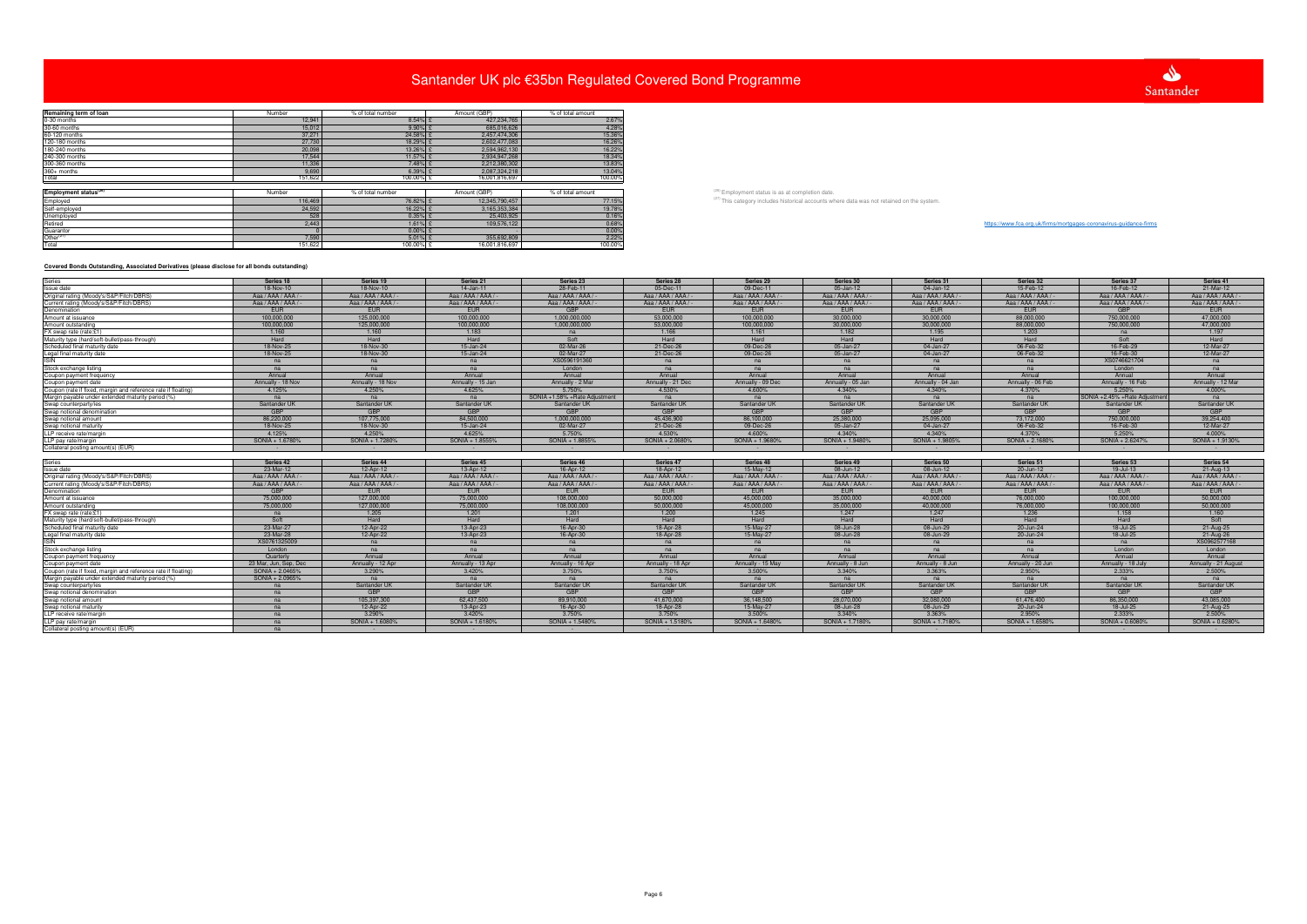|                                                                                                          |                                |                                 |                     | Santander UK plc €35bn Regulated Covered Bond Programme |                       |                      |                         |                       |                   |                       | $\bullet$           |
|----------------------------------------------------------------------------------------------------------|--------------------------------|---------------------------------|---------------------|---------------------------------------------------------|-----------------------|----------------------|-------------------------|-----------------------|-------------------|-----------------------|---------------------|
|                                                                                                          |                                |                                 |                     |                                                         |                       |                      |                         |                       |                   |                       |                     |
|                                                                                                          |                                |                                 |                     |                                                         |                       |                      |                         |                       |                   |                       | Santander           |
|                                                                                                          |                                |                                 |                     |                                                         |                       |                      |                         |                       |                   |                       |                     |
|                                                                                                          | Series 55                      | Series 60                       | Series 61           | Series 66                                               | Series 66 Tap 1       | Series 67            | Series 69               | Series 71             | Series 72         | Series 73             | Series 74           |
| Series<br>Issue date                                                                                     | 27-Aug-13                      | 18-Sep-14                       | 21-Apr-15           | 16-Nov-17                                               | 16-Jan-18             | $10 - Jan-18$        | 20-Sep-18               | 12-Feb-19             | 14-May-19         | 12-Nov-19             | 15-Jan-20           |
| Original rating (Moody's/S&P/Fitch/DBRS)<br>Current rating (Moody's/S&P/Fitch/DBRS)                      | Aaa / AAA / AAA /              | Aaa / AAA / AAA /               | Aaa / AAA / AAA /   | Aaa / AAA / AAA /                                       | Aaa / AAA / AAA /     | Aaa / AAA / AAA /    | Aaa / AAA / AAA /       | Aaa / AAA / AAA / -   | Aaa / AAA / AAA / | Aaa / AAA / AAA /     | Aaa / AAA / AAA / - |
|                                                                                                          | Aaa / AAA / AAA /              | Aaa / AAA / AAA /               | Aaa / AAA / AAA /   | Aaa / AAA / AAA /                                       | Aaa / AAA / AAA /     | Aaa / AAA / AAA /    | Aaa / AAA / AAA /       | Aaa / AAA / AAA / -   | Aaa / AAA / AAA / | Aaa / AAA / AAA /     | Aaa / AAA / AAA / - |
| Denomination                                                                                             | <b>EUR</b>                     | <b>EUR</b>                      | <b>EUR</b>          |                                                         |                       | <b>EUR</b>           | <b>EUR</b>              |                       | <b>EUR</b>        |                       | <b>EUR</b>          |
| Amount at issuance                                                                                       | 50,000,000                     | 500,000,000                     | 1.000.000.000       | 500,000,000                                             | 500.000.000           | 1,000,000,000        | 1.000.000.000           | 1.000.000.000         | 1.000.000.000     | 1.000.000.000         | 1,250,000,000       |
| Amount outstanding                                                                                       | 50.000.000                     | 500.000.000                     | 1.000.000.000       | 500,000,000                                             | 500.000.000           | 1.000.000.000        | 1.000.000.000           | 1.000.000.000         | 1.000.000.000     | 1.000.000.000         | 1.250.000.000       |
| FX swap rate (rate:£1)                                                                                   | 1.168                          | 1.257                           | 1.386               | na                                                      | na                    | 1.124                | 1.122                   | na                    | 1.167             | na                    | 1.179               |
| Maturity type (hard/soft-bullet/pass-through)                                                            | Soft                           | Soft                            | Soft                | Soft                                                    | Soft                  | Soft                 | Soft                    | Soft                  | Soft              | Soft                  | Soft                |
| Scheduled final maturity date                                                                            | 27-Aug-25                      | 18-Sep-24                       | 21-Apr-22           | 16-Nov-22                                               | 16-Nov-22             | 10-Jan-25            | 20-Sep-23               | 12-Feb-24             | 12-May-24         | 12-Nov-24             | 12-Jan-27           |
| Legal final maturity date                                                                                | 27-Aug-26                      | 18-Sep-25                       | 21-Apr-23           | 16-Nov-23                                               | 16-Nov-23             | 10-Jan-26            | 20-Sep-24               | 12-Feb-25             | 12-May-25         | 12-Nov-25             | 12-Jan-28           |
|                                                                                                          | XS0963398796                   | XS1111559685                    | XS1220923996        | XS1719070390                                            | XS1719070390          | XS1748479919         | XS1880870602            | XS1949730557          | XS199564528       | XS2078925307          | XS2102283814        |
| Stock exchange listing                                                                                   | London                         | London                          | London              | London                                                  | London                | London               | London                  | London                | London            | London                | London              |
| Coupon payment frequency                                                                                 | Annual                         | Annual                          | Annual              | Quarterly                                               | Quarterly             | Annual               | Annual                  | Quarterly             | Annual            | Quarterly             | Annual              |
| Coupon payment date                                                                                      | Annually - 27 August           | Annually - 18 September         | Annually - 21 April | 16 Feb, May, Aug, Nov                                   | 16 Feb, May, Aug, Nov | Annually - 18 Januar | Annually - 20 September | 12 Feb, May, Aug, Nov | Annually - 12 May | 12 Feb, May, Aug, Nov | Annually - 12 Jan   |
| Coupon (rate if fixed, margin and reference rate if floating)                                            | 1.5200%                        | 1.250%                          | 0.250%              | SONIA +0.2735%                                          | SONIA +0.2735%        | 0.500%               | 0.375%                  | SONIA +0.73%          | 0.100%            | SONIA +0.60%          | 0.050%              |
| Margin payable under extended maturity period (%)                                                        | na                             | 1M EURIBOR + 0.14%              | 1M EURIBOR + 0.01%  | SONIA +0.2735%                                          | SONIA +0.2735%        | 1M EURIBOR - 0.2%    | $1M$ EURIBOR + 0.1%     | SONIA +0.73%          | 1M EURIBOR + 0.1% | SONIA +0.60%          | 1M EURIBOR + 0.17%  |
| Swap counterparty/ies                                                                                    | Santander UK                   | <b>NAB</b>                      | <b>Natixis</b>      | na                                                      | na                    | Santander UK         | Santander UK            | na                    | Santander UK      | na                    | Santander UK        |
| Swap notional denomination                                                                               | GBP                            | <b>GBP</b>                      | <b>GBP</b>          | na                                                      | na                    | GBP                  | GBP                     | na                    | <b>GBP</b>        | na                    | GBP                 |
| Swap notional amount                                                                                     | 42,795,000                     | 397,772,474                     | 721,600,000         | na                                                      | na                    | 889,800,000          | 891,500,000             | na                    | 856,700,000       | na                    | 1,060,500,000       |
| Swap notional maturity                                                                                   | 27-Aug-25                      | 18-Sep-24                       | 21-Apr-22           | na                                                      | na                    | $10 - Jan-25$        | 20-Sep-23               | na                    | 12-May-24         | na                    | 12-May-27           |
| LLP receive rate/margin                                                                                  | 1.5200%                        | 1.250%                          | 0.250%              | na                                                      | na                    | 0.500%               | 0.375%                  | na                    | 0.100%            | na                    | 0.050%              |
| LLP pay rate/margin                                                                                      | SONIA + 0.6080%                | 3M GBP Libor + 0.545%           | Sonia + 0.641%      | na                                                      | na                    | SONIA + 0.6020%      | SONIA + 0.6430%         | na                    | SONIA + 0.612%    | na                    | SONIA + 0.669%      |
| Collateral posting amount(s) (EUR)                                                                       |                                |                                 | 138.137.000         | na                                                      | na                    |                      |                         | na                    |                   | na                    |                     |
|                                                                                                          |                                |                                 |                     |                                                         |                       |                      |                         |                       |                   |                       |                     |
| Series<br>Issue date                                                                                     | Series 75                      | Series 76<br>12-Feb-20          |                     |                                                         |                       |                      |                         |                       |                   |                       |                     |
| Original rating (Moody's/S&P/Fitch/DBRS)                                                                 | 12-Feb-20<br>Aaa / AAA / AAA / | Aaa / AAA / AAA /               |                     |                                                         |                       |                      |                         |                       |                   |                       |                     |
|                                                                                                          |                                |                                 |                     |                                                         |                       |                      |                         |                       |                   |                       |                     |
| Current rating (Moody's/S&P/Fitch/DBRS)<br>Denomination                                                  | Aaa / AAA / AAA /              | Aaa / AAA / AAA /<br><b>USD</b> |                     |                                                         |                       |                      |                         |                       |                   |                       |                     |
|                                                                                                          | 1.000.000.000                  | 1.250.000.000                   |                     |                                                         |                       |                      |                         |                       |                   |                       |                     |
| Amount at issuance<br>Amount outstanding                                                                 | 1.000.000.000                  | 1.250.000.000                   |                     |                                                         |                       |                      |                         |                       |                   |                       |                     |
| FX swap rate (rate:£1)                                                                                   | 1.000                          | 1.303                           |                     |                                                         |                       |                      |                         |                       |                   |                       |                     |
| Maturity type (hard/soft-bullet/pass-through)                                                            | Soft                           | Soft                            |                     |                                                         |                       |                      |                         |                       |                   |                       |                     |
| Scheduled final maturity date                                                                            | 12-Feb-27                      | 12-Feb-23                       |                     |                                                         |                       |                      |                         |                       |                   |                       |                     |
| Legal final maturity date                                                                                | 12-Feb-28                      | 12-Feb-24                       |                     |                                                         |                       |                      |                         |                       |                   |                       |                     |
| <b>ISIN</b>                                                                                              | XS2115145406144A: XS211512     | Reg S: XS2116105144             |                     |                                                         |                       |                      |                         |                       |                   |                       |                     |
| Stock exchange listing                                                                                   | London                         | London                          |                     |                                                         |                       |                      |                         |                       |                   |                       |                     |
|                                                                                                          | Quarterly                      | Semi Annual                     |                     |                                                         |                       |                      |                         |                       |                   |                       |                     |
| Coupon payment frequency<br>Coupon payment date                                                          | 12 Feb, May, Aug, Nov          | 12 Feb, Aug                     |                     |                                                         |                       |                      |                         |                       |                   |                       |                     |
| Coupon (rate if fixed, margin and reference rate if floating)                                            | SONIA +0.55%                   | 1.625%                          |                     |                                                         |                       |                      |                         |                       |                   |                       |                     |
|                                                                                                          | SONIA +0.55%                   | SOFR +0.46%                     |                     |                                                         |                       |                      |                         |                       |                   |                       |                     |
|                                                                                                          | na                             | Santander UK                    |                     |                                                         |                       |                      |                         |                       |                   |                       |                     |
| Margin payable under extended maturity period (%)<br>Swap counterparty/ies<br>Swap notional denomination | na                             | <b>GBP</b>                      |                     |                                                         |                       |                      |                         |                       |                   |                       |                     |
|                                                                                                          | na                             | 959,471,907                     |                     |                                                         |                       |                      |                         |                       |                   |                       |                     |
| Swap notional amount<br>Swap notional maturity                                                           | na                             | 12-Feb-23                       |                     |                                                         |                       |                      |                         |                       |                   |                       |                     |
| LLP receive rate/margin                                                                                  | na                             | 1.625%                          |                     |                                                         |                       |                      |                         |                       |                   |                       |                     |
| LLP pay rate/margin                                                                                      | na                             | SONIA + 0.468%                  |                     |                                                         |                       |                      |                         |                       |                   |                       |                     |
| Collateral posting amount(s) (EUR)                                                                       | na                             |                                 |                     |                                                         |                       |                      |                         |                       |                   |                       |                     |
|                                                                                                          |                                |                                 |                     |                                                         |                       |                      |                         |                       |                   |                       |                     |

| Series                                                        | Series 75                   | Series 76           |
|---------------------------------------------------------------|-----------------------------|---------------------|
| Issue date                                                    | 12-Feb-20                   | 12-Feb-20           |
| Original rating (Moody's/S&P/Fitch/DBRS)                      | Aaa / AAA / AAA / -         | Aaa / AAA / AAA / - |
| Current rating (Moody's/S&P/Fitch/DBRS)                       | Aaa / AAA / AAA / -         | Aaa / AAA / AAA / - |
| Denomination                                                  | <b>GBP</b>                  | <b>USD</b>          |
| Amount at issuance                                            | 1,000,000,000               | 1,250,000,000       |
| Amount outstanding                                            | 1,000,000,000               | 1,250,000,000       |
| FX swap rate (rate:£1)                                        | 1.000                       | 1.303               |
| Maturity type (hard/soft-bullet/pass-through)                 | Soft                        | Soft                |
| Scheduled final maturity date                                 | 12-Feb-27                   | 12-Feb-23           |
| Legal final maturity date                                     | 12-Feb-28                   | 12-Feb-24           |
| <b>ISIN</b>                                                   | XS2115145406144A: XS2115122 | Reg S: XS2116105144 |
| Stock exchange listing                                        | London                      | London              |
| Coupon payment frequency                                      | Quarterly                   | Semi Annual         |
| Coupon payment date                                           | 12 Feb, May, Aug, Nov       | 12 Feb, Aug         |
| Coupon (rate if fixed, margin and reference rate if floating) | SONIA +0.55%                | 1.625%              |
| Margin payable under extended maturity period (%)             | SONIA +0.55%                | SOFR +0.46%         |
| Swap counterparty/ies                                         | na                          | Santander UK        |
| Swap notional denomination                                    | na                          | <b>GBP</b>          |
| Swap notional amount                                          | na                          | 959.471.907         |
| Swap notional maturity                                        | na                          | 12-Feb-23           |
| LLP receive rate/margin                                       | na                          | 1.625%              |
| LLP pay rate/margin                                           | na                          | SONIA + 0.468%      |
| Collateral posting amount(s) (EUR)                            | na                          |                     |

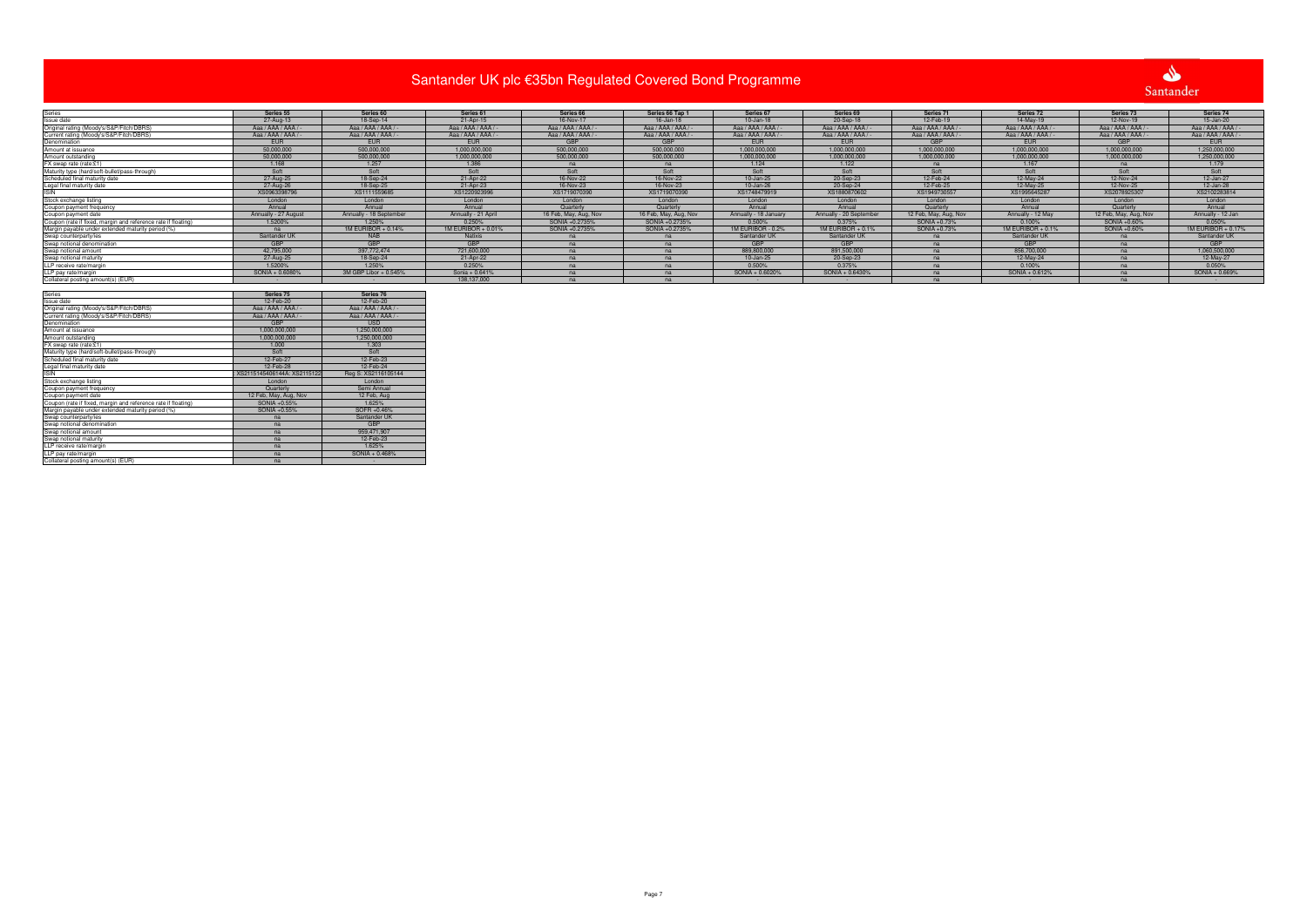# **Programme triggers**

| Event (please list all triggers)                                                                                            | Summary of Event                                                                                                                                                                                                                                                           | Trigger (S&P, Moody's, Fitch; short-<br>term. long-term)                                      | Trigger breached (yes/no) | Consequence of a trigger breach                                                                                                                                                                                                                                                                                                                                                                                                                                                                                                                                                                                                                                                                                                                                                                                                                                                       |
|-----------------------------------------------------------------------------------------------------------------------------|----------------------------------------------------------------------------------------------------------------------------------------------------------------------------------------------------------------------------------------------------------------------------|-----------------------------------------------------------------------------------------------|---------------------------|---------------------------------------------------------------------------------------------------------------------------------------------------------------------------------------------------------------------------------------------------------------------------------------------------------------------------------------------------------------------------------------------------------------------------------------------------------------------------------------------------------------------------------------------------------------------------------------------------------------------------------------------------------------------------------------------------------------------------------------------------------------------------------------------------------------------------------------------------------------------------------------|
| <b>Reserve Fund trigger</b>                                                                                                 | Loss of required rating by the Issuer                                                                                                                                                                                                                                      | $<$ A-1+/ $<$ P-1/ $<$ F1<br>$-/- / < A$                                                      | Yes (S&P)                 | Requirement to establish and maintain a reserve fund and also to trap any Available Revenue Receipts (in accordance with the relevant<br>waterfall) as necessary to fund the Reserve Fund up to the Reserve Fund Required Amount.                                                                                                                                                                                                                                                                                                                                                                                                                                                                                                                                                                                                                                                     |
| Account Bank rating trigger                                                                                                 | Loss of required rating by the Account Bank                                                                                                                                                                                                                                | ST:<br>$<$ A-1 / $<$ P-1 / $<$ F1<br>$-1 - 1 < A$                                             | <b>No</b>                 | Termination of the Bank Account Agreement, unless the Account Bank, within 30 London Business Days, closes the LLP Accounts with it and<br>opens replacement accounts with a financial institution having the required ratings or obtain a guarantee of its obligations under the Bank<br>Account Agreement from a financial institution having the required ratings (provided also that rating agency confirmations are obtained). Note<br>that the Cash Management Agreement still refers to an S&P trigger on the bank accounts of A-1+ if the amounts on deposit in the GIC Account<br>exceed 20% of the sterling equivalent of the Covered Bonds then outstanding, in which case the Cash Manager shall transfer the excess to the<br>stand-by accounts (however, the rating agency criteria do not require stand-by accounts any longer, which have therefore been terminated). |
| Collections account rating trigger - direct debit transfer to another bank                                                  | Loss of required rating by the Seller/Servicer re: collection accounts                                                                                                                                                                                                     | $<$ A-2 / $<$ P-2 / $<$ F2<br>$<-/$ -/ $<$ BBB+                                               | <b>No</b>                 | All further instructions by the Servicer to debit the accounts of Borrowers that are subject to direct debit bank mandates in favour of such<br>collection accounts shall be made to another bank that has at least the required ratings or directly to the Account Bank.                                                                                                                                                                                                                                                                                                                                                                                                                                                                                                                                                                                                             |
| Pre-Maturity Liquidity Test failure<br>Maturity Date of any Series of Hard Bullet Covered Bonds occurs within<br>12 months) | Pre-Maturity Test will be breached if the Issuer's ratings fall below the required ratings and if the Final Maturity<br>(applies to Hard Bullet Covered Bonds only and triggered only if the Final Date of any Series of Hard Bullet Covered Bonds occurs within 12 months | $<$ A-1 / $<$ P-1 / $<$ F1+<br>LT:<br>1 < A21                                                 | Yes (Fitch)               | A Member (Santander UK or the Liquidation Member) may make a cash capital contribution to the LLP or the LLP shall offer to sell Loans in<br>the Portfolio, such that the amount credited to the Pre-Maturity Liquidity Ledger is equal to the Required Redemption Amount for the relevant<br>Series of Hard Bullet Covered Bonds (after taking into account the Required Redemption Amount for all other Series of Hard Bullet Covered<br>Bonds which mature before or at the same time as that Series). No new Covered Bonds may be issued until the Pre-Maturity Test is no longer<br>failed or the amount credited to the Pre-Maturity Liquidity Ledger is equal to the Required Redemption Amounts of all relevant Series of Hard<br><b>Bullet Covered Bonds.</b>                                                                                                                |
| <b>Supplemental Liquidity Event</b>                                                                                         | Supplemental Liquidity Event occurs if the Issuer's ratings fall below the required ratings and if the Final Maturity ST:<br>Date of any Series of Hard Bullet Covered Bonds occurs within 12 months                                                                       | $<$ A-1 / $<$ P-1 / $<$ F1+<br>$1 < A21$ .                                                    | Yes (Fitch)               | The LLP is permitted (but not required) to sell Loans with the aim to fund or replenish the Supplemental Liquidity Reserve Ledger, up to the<br>Supplemental Liquidity Reserve Amount.                                                                                                                                                                                                                                                                                                                                                                                                                                                                                                                                                                                                                                                                                                |
| Segregation of Customer Files and Title Deeds                                                                               | Loss of required rating by the Servicer                                                                                                                                                                                                                                    | $<$ A-1+ & $<$ P-1 & $<$ F1                                                                   | No.                       | The Servicer shall use reasonable endeavours to ensure that the Customer Files and Title Deeds (unless they relate to dematerialised loans)<br>are located separately from the customer files and title deeds of other properties and mortgages which do not form part of the Portfolio.                                                                                                                                                                                                                                                                                                                                                                                                                                                                                                                                                                                              |
| Modification to the sizing of the Flexible Plus Loans factor in the Asset<br><b>Coverage Test</b>                           | Loss of required rating by the Issuer                                                                                                                                                                                                                                      | $<$ A-2 / - / <f1<br><math>&lt;</math>BBB+ / <math>&lt;</math>A2 / <math>&lt;</math>A</f1<br> | <b>No</b>                 | Factor "V" in the Asset Coverage Test calculation is sized as 100% of the sum of the aggregate cleared credit balances in respect of Flexible<br>Plus Loans in the Portfolio as at the relevant Calculation Date.                                                                                                                                                                                                                                                                                                                                                                                                                                                                                                                                                                                                                                                                     |
| Modification to the sizing of the depositor set-off risk percentage in the<br><b>Asset Coverage Test</b>                    | Loss of required rating by the Issuer                                                                                                                                                                                                                                      | $<$ A-2 / - / <f1<br><math>&lt;</math>BBB+ / <math>&lt;</math>A2 / <math>&lt;</math>A</f1<br> | <b>No</b>                 | Factor "W" for the sizing of the depositor set-off risk in the Asset Coverage Test is increased from 0 to 4% or such other percentage as<br>determined from time to time. This percentage is subject to a review on each Calculation Date once the Issuer is below these required ratings.                                                                                                                                                                                                                                                                                                                                                                                                                                                                                                                                                                                            |

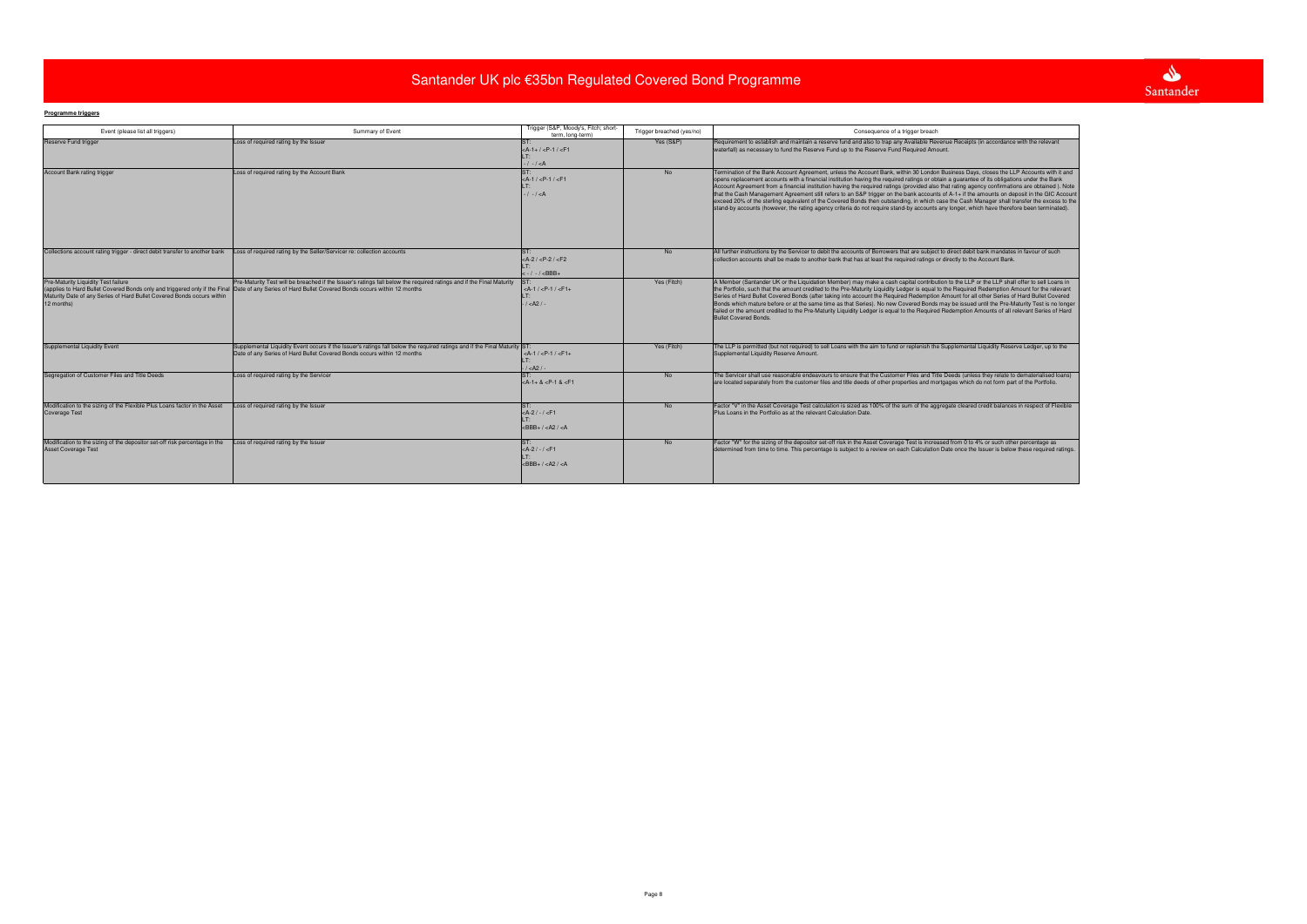# **Programme triggers**

| Event (please list all triggers)                                                                                        | Summary of Event                                                           | Trigger (S&P, Moody's, Fitch; short-<br>term. long-term)                                                                                                                                                                                                                                                                                                                                                                                                                                                                                                                                                                                                                                                                                                                                                                                                                                                                                                                                                                                                        | Trigger breached (yes/no) | Consequence of a trigger breach                                                                                                                                                                                                                                                                                                                                                                                                                                                                                                                                                                                                                                                                                                                                                                                                                                                                                                                                                                                                          |
|-------------------------------------------------------------------------------------------------------------------------|----------------------------------------------------------------------------|-----------------------------------------------------------------------------------------------------------------------------------------------------------------------------------------------------------------------------------------------------------------------------------------------------------------------------------------------------------------------------------------------------------------------------------------------------------------------------------------------------------------------------------------------------------------------------------------------------------------------------------------------------------------------------------------------------------------------------------------------------------------------------------------------------------------------------------------------------------------------------------------------------------------------------------------------------------------------------------------------------------------------------------------------------------------|---------------------------|------------------------------------------------------------------------------------------------------------------------------------------------------------------------------------------------------------------------------------------------------------------------------------------------------------------------------------------------------------------------------------------------------------------------------------------------------------------------------------------------------------------------------------------------------------------------------------------------------------------------------------------------------------------------------------------------------------------------------------------------------------------------------------------------------------------------------------------------------------------------------------------------------------------------------------------------------------------------------------------------------------------------------------------|
| Interest Rate Swap provider rating triggers                                                                             | Loss of required rating by the Interest Rate Swap Provider                 | ST:<br>$-/-/-$ F1<br>$<$ A / $<$ A3 / $<$ A                                                                                                                                                                                                                                                                                                                                                                                                                                                                                                                                                                                                                                                                                                                                                                                                                                                                                                                                                                                                                     | <b>No</b>                 | Requirement to post collateral in accordance with the Credit Support Annex, and use reasonable efforts to (a) transfer to an appropriately rated<br>replacement third party, (b) procure a guarantee from an appropriately rated third party, or (c) take such other action as would maintain or<br>restore the ratings of the relevant Covered Bonds. The rating triggers shown on the left are the first level of triggers for S&P and Fitch but this<br>is the only trigger for Moody's.<br>A Subsequent Rating Event exists for S&P for loss of BBB+ (LT) and for Fitch for loss of F3 (ST) / BBB- (LT). Remedial actions include posting<br>continuing to post collateral and taking any of the actions outlined at (a) to (c) above. For the purposes of the S&P rating criteria,<br>"Replacement Option 1" currently applies.                                                                                                                                                                                                     |
| Covered Bond Swap provider rating triggers - San UK<br>(Relevant to Covered Bond Swaps excluding Series 67 & Series 69) | Loss of required rating by Santander UK as Covered Bond Swap Provider      | <b>ST</b><br>$-/-/$ <f1<br><a- <math="">/ <a3(cr) <a3="" <math="" or="">/ <a< td=""><td><b>No</b></td><td>Requirement to post collateral in accordance with the Credit Support Annex, and use reasonable efforts to (a) transfer to an appropriately rated<br/>Replacement third party, (b) procure a guarantee from an appropriately rated third party, or (c) take such other action as would maintain or<br/>restore the ratings of the relevant Covered Bonds. The rating triggers shown on the left are the Initial Rating Event triggers for S&amp;P, Moody's,<br/>and Fitch. For S&amp;P, the provisions relating to S&amp;P Adequate is applied.<br/>A Subsequent Rating Event exists for S&amp;P for loss of A- (LT). A Subsequent Rating Event exists for Moody's for loss of Baa1 (LT) or Baa1 (cr).<br/>A Subsequent Rating Event for Fitch exist for loss of F3 (ST) / BBB- (LT). Remedial actions include posting / continuing to post collateral and<br/>taking any of the actions outlined at (a) to (c) above.</td></a<></a3(cr)></a-></f1<br> | <b>No</b>                 | Requirement to post collateral in accordance with the Credit Support Annex, and use reasonable efforts to (a) transfer to an appropriately rated<br>Replacement third party, (b) procure a guarantee from an appropriately rated third party, or (c) take such other action as would maintain or<br>restore the ratings of the relevant Covered Bonds. The rating triggers shown on the left are the Initial Rating Event triggers for S&P, Moody's,<br>and Fitch. For S&P, the provisions relating to S&P Adequate is applied.<br>A Subsequent Rating Event exists for S&P for loss of A- (LT). A Subsequent Rating Event exists for Moody's for loss of Baa1 (LT) or Baa1 (cr).<br>A Subsequent Rating Event for Fitch exist for loss of F3 (ST) / BBB- (LT). Remedial actions include posting / continuing to post collateral and<br>taking any of the actions outlined at (a) to (c) above.                                                                                                                                          |
| Covered Bond Swap provider rating triggers - San UK<br>(Relevant to Covered Bond Swaps Series 67 & Series 69)           | Loss of required rating by Santander UK as Covered Bond Swap Provider      | $<$ A-1/-/ $<$ F1<br>$<$ A / $<$ A3(cr) or $<$ A3 / $<$ A                                                                                                                                                                                                                                                                                                                                                                                                                                                                                                                                                                                                                                                                                                                                                                                                                                                                                                                                                                                                       | <b>No</b>                 | Requirement to post collateral in accordance with the Credit Support Annex, and use reasonable efforts to (a) transfer to an appropriately rated<br>Replacement third party, (b) procure a guarantee from an appropriately rated third party, or (c) take such other action as would maintain or<br>restore the ratings of the relevant Covered Bonds. The rating triggers shown on the left are the Initial Rating Event triggers for S&P, Moody's,<br>and Fitch. For S&P, the provisions relating to S&P Option 1 is applied.<br>A Subsequent Rating Event exists for S&P for loss of BBB+ (LT). A Subsequent Rating Event exists for Moody's for loss of Baa1 (LT) or Baa1<br>(cr). A Subsequent Rating Event for Fitch exist for loss of F3 (ST) / BBB- (LT). Remedial actions include posting / continuing to post collateral<br>and taking any of the actions outlined at (a) to (c) above.                                                                                                                                        |
| Covered Bond Swap provider rating triggers - National Australia Bank,<br>Series 60                                      | Loss of required rating by National Australia Bank in respect of Series 60 | ST:<br>$<$ A-1 / - / $<$ F1<br>$<$ A / $<$ A3 / $<$ A                                                                                                                                                                                                                                                                                                                                                                                                                                                                                                                                                                                                                                                                                                                                                                                                                                                                                                                                                                                                           | <b>No</b>                 | Requirement to post collateral in accordance with the Credit Support Annex or (a) transfer to an appropriately rated replacement third party,<br>which needs to have a flip clause opinion for the purposes of the Fitch criteria if it is incorporated in a different jurisdiction, (b) procure an<br>appropriately rated co-obligor or guarantor, which also needs to have a flip clause opinion if incorporated in a different jurisdiction; or (c) take<br>such other action as would maintain or restore the ratings of the relevant Covered Bonds. The rating triggers shown on the left are the first<br>level of triggers for S&P, Moody's and Fitch.<br>A subsequent trigger exists for S&P for loss of A2 (ST) / BBB+ (LT), Moody's for loss of Baa1 (LT) and Fitch for loss of F3 (ST) / BBB- (LT) /<br>Remedial actions include posting / continuing to post collateral or taking any of the actions outlined at (a) to (c) above. For the purposes of the<br>S&P rating criteria, "Replacement Option 1" currently applies. |
| Covered Bond Swap provider rating triggers - Natixis,<br>Series <sub>61</sub>                                           | Loss of required rating by Natixis in respect of Series 61                 | $<$ A-1 / - / $<$ F1<br>$<$ A / $<$ A3(cr) or $<$ A3 / $<$ A                                                                                                                                                                                                                                                                                                                                                                                                                                                                                                                                                                                                                                                                                                                                                                                                                                                                                                                                                                                                    | Yes                       | Requirement to (a) post collateral in accordance with the Credit Support Annex or (b) transfer to an appropriately rated replacement third party<br>(c) procure a guarantee from an appropriately rated third party, or (d) take such other action as would maintain or restore the ratings of the<br>relevant Covered Bonds. The rating triggers shown on the left are the first level of triggers for S&P, Moody's and Fitch.<br>A subsequent trigger exists for Moody's for loss of Baa1 or Baa1 (cr) (LT) and Fitch for loss of F3 (ST) / BBB- (LT). Remedial actions include<br>posting / continuing to post collateral or taking any of the actions outlined at (a) to (c) above. For the purposes of the S&P rating criteria,<br>"Replacement Option 3" currently applies.                                                                                                                                                                                                                                                        |
| Assignment of legal title to the Loans trigger                                                                          | Loss of required rating by the Seller                                      | <bbb- <baa3="" <bbb-<="" td=""><td>No</td><td>Completion of the legal assignment of the Loans to the LLP by the Seller within 20 London Business Days.</td></bbb->                                                                                                                                                                                                                                                                                                                                                                                                                                                                                                                                                                                                                                                                                                                                                                                                                                                                                              | No                        | Completion of the legal assignment of the Loans to the LLP by the Seller within 20 London Business Days.                                                                                                                                                                                                                                                                                                                                                                                                                                                                                                                                                                                                                                                                                                                                                                                                                                                                                                                                 |
| Cash Manager calculation verification trigger <sup>(28)</sup>                                                           | oss of required rating by the Cash Manager or the Issuer                   | <bbb- <baa3="" <bbb-<="" td=""><td>No</td><td>Asset Monitor to report on arithmetic accuracy of Cash Manager's calculations (regarding the Asset Coverage Test and the Amortisation Test)<br/>more frequently (in respect of every Calculation Date).</td></bbb->                                                                                                                                                                                                                                                                                                                                                                                                                                                                                                                                                                                                                                                                                                                                                                                               | No                        | Asset Monitor to report on arithmetic accuracy of Cash Manager's calculations (regarding the Asset Coverage Test and the Amortisation Test)<br>more frequently (in respect of every Calculation Date).                                                                                                                                                                                                                                                                                                                                                                                                                                                                                                                                                                                                                                                                                                                                                                                                                                   |
| Servicer replacement trigger                                                                                            | oss of required rating by the Servicer                                     | <bbb- <baa3="" <bbb-<="" td=""><td>No</td><td>The Servicer will use reasonable endeavours to enter into, within 60 days, a replacement servicing agreement with a third party in such form<br/>as the LLP and the Security Trustee shall reasonably require.</td></bbb->                                                                                                                                                                                                                                                                                                                                                                                                                                                                                                                                                                                                                                                                                                                                                                                        | No                        | The Servicer will use reasonable endeavours to enter into, within 60 days, a replacement servicing agreement with a third party in such form<br>as the LLP and the Security Trustee shall reasonably require.                                                                                                                                                                                                                                                                                                                                                                                                                                                                                                                                                                                                                                                                                                                                                                                                                            |

The table above is a summary only. Investors are advised to consult the underlying Transaction Documents to understand the precise legal terms and conditions associated with the roles listed above and the rating triggers a

<sup>(28)</sup> Santander UK is the Cash Manager for the Covered Bond Programme